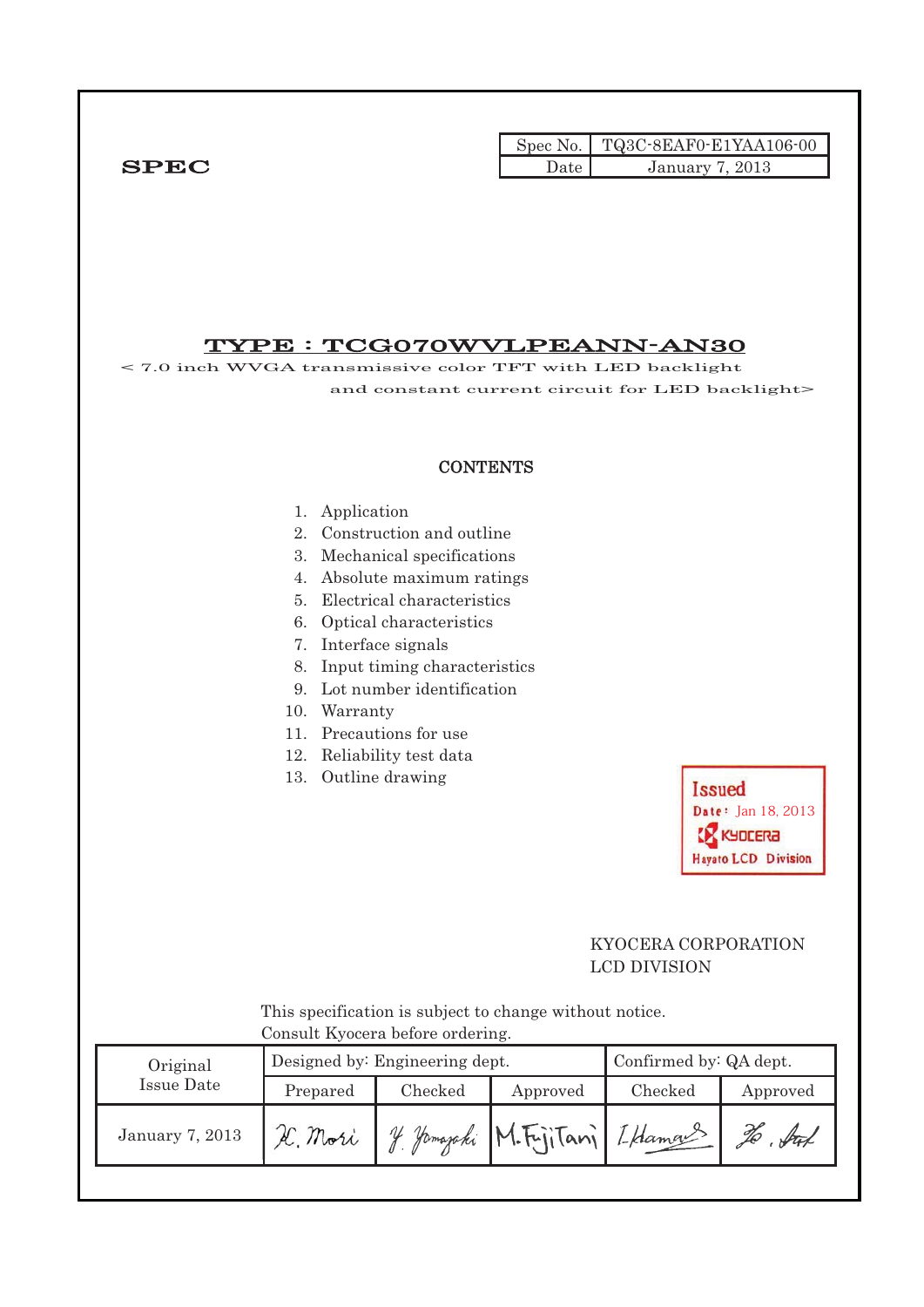| Spec No.               | Part No.            | Page |
|------------------------|---------------------|------|
| TQ3C-8EAF0-E1YAA106-00 | TCG070WVLPEANN-AN30 |      |

# Warning

- 1. This Kyocera LCD module has been specifically designed for use only in electronic devices and industrial machines in the area of audio control, office automation, industrial control, home appliances, etc. The module should not be used in applications where the highest level of safety and reliability are required and module failure or malfunction of such module results in physical harm or loss of life, as well as enormous damage or loss. Such fields of applications include, without limitation, medical, aerospace, communications infrastructure, atomic energy control. Kyocera expressly disclaims any and all liability resulting in any way to the use of the module in such applications.
- 2. Customer agrees to indemnify, defend and hold Kyocera harmless from and against any and all actions, claims, damages, liabilities, awards, costs, and expenses, including legal expenses, resulting from or arising out of Customer's use, or sale for use, or Kyocera modules in applications.

# Caution

1. Kyocera shall have the right, which Customer hereby acknowledges, to immediately scrap or destroy tooling for Kyocera modules for which no Purchase Orders have been received from the Customer in a two-year period.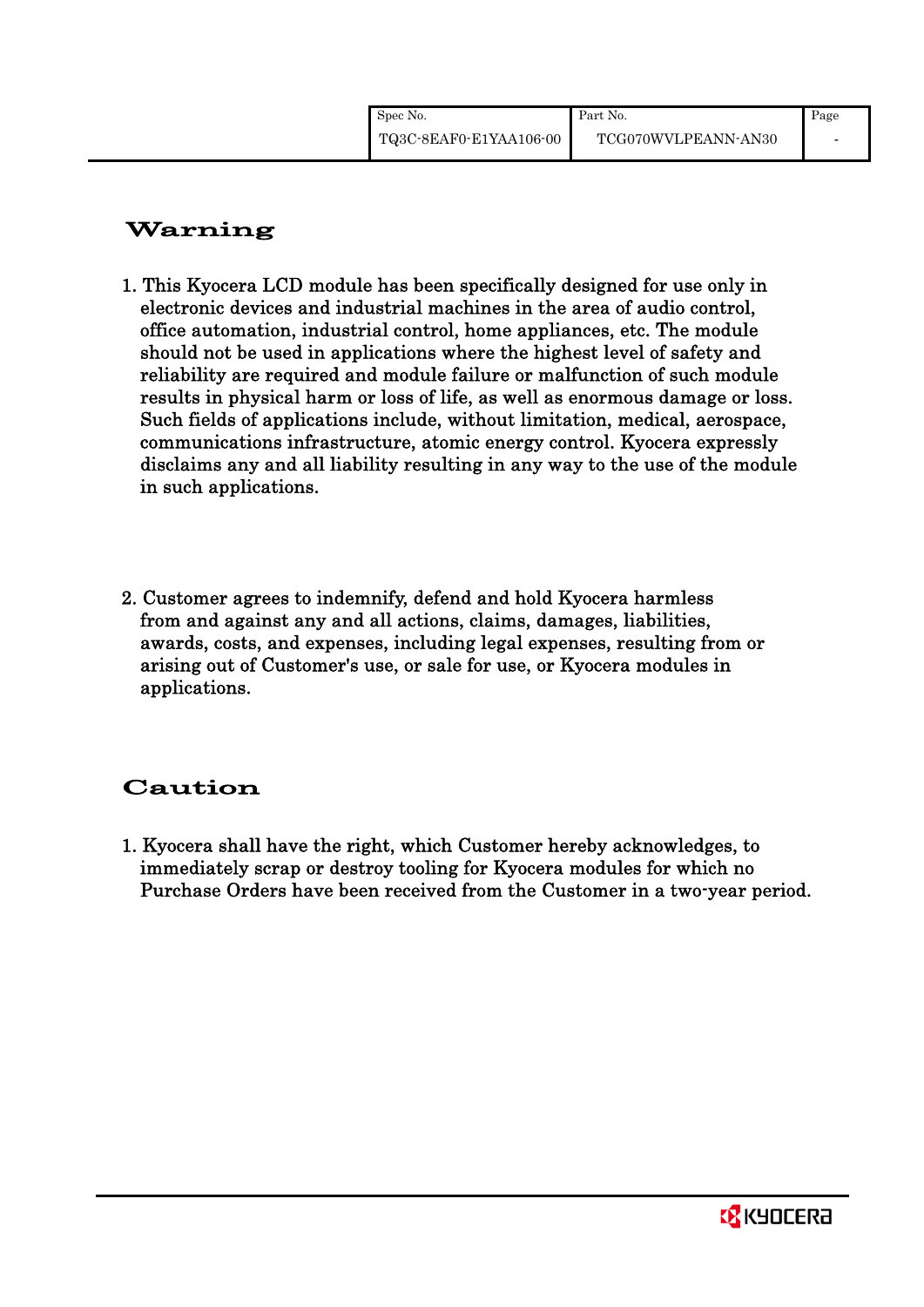| <b>B</b> KYOCERA |
|------------------|
|------------------|

|                  |             |                                 |  | TQ3C-8EAF0-E1YAA106-00 |                                      | TCG070WVLPEANN-AN30 |          |
|------------------|-------------|---------------------------------|--|------------------------|--------------------------------------|---------------------|----------|
|                  |             |                                 |  | Revision record        |                                      |                     |          |
| $\rm{Date}$      |             | Designed by : Engineering dept. |  |                        | Confirmed by $\colon$ QA dept.       |                     |          |
|                  |             | Prepared                        |  | $\rm Checked$          | Approved                             | $\rm Checked$       | Approved |
|                  |             |                                 |  |                        |                                      |                     |          |
| ${\rm Rev. No.}$ | $\rm{Date}$ |                                 |  |                        | $\label{eq:2} \textbf{Descriptions}$ |                     |          |
|                  |             | Page                            |  |                        |                                      |                     |          |
|                  |             |                                 |  |                        |                                      |                     |          |
|                  |             |                                 |  |                        |                                      |                     |          |
|                  |             |                                 |  |                        |                                      |                     |          |
|                  |             |                                 |  |                        |                                      |                     |          |
|                  |             |                                 |  |                        |                                      |                     |          |
|                  |             |                                 |  |                        |                                      |                     |          |
|                  |             |                                 |  |                        |                                      |                     |          |
|                  |             |                                 |  |                        |                                      |                     |          |
|                  |             |                                 |  |                        |                                      |                     |          |
|                  |             |                                 |  |                        |                                      |                     |          |
|                  |             |                                 |  |                        |                                      |                     |          |
|                  |             |                                 |  |                        |                                      |                     |          |
|                  |             |                                 |  |                        |                                      |                     |          |
|                  |             |                                 |  |                        |                                      |                     |          |
|                  |             |                                 |  |                        |                                      |                     |          |
|                  |             |                                 |  |                        |                                      |                     |          |
|                  |             |                                 |  |                        |                                      |                     |          |
|                  |             |                                 |  |                        |                                      |                     |          |
|                  |             |                                 |  |                        |                                      |                     |          |
|                  |             |                                 |  |                        |                                      |                     |          |
|                  |             |                                 |  |                        |                                      |                     |          |
|                  |             |                                 |  |                        |                                      |                     |          |
|                  |             |                                 |  |                        |                                      |                     |          |
|                  |             |                                 |  |                        |                                      |                     |          |
|                  |             |                                 |  |                        |                                      |                     |          |
|                  |             |                                 |  |                        |                                      |                     |          |
|                  |             |                                 |  |                        |                                      |                     |          |
|                  |             |                                 |  |                        |                                      |                     |          |
|                  |             |                                 |  |                        |                                      |                     |          |
|                  |             |                                 |  |                        |                                      |                     |          |
|                  |             |                                 |  |                        |                                      |                     |          |
|                  |             |                                 |  |                        |                                      |                     |          |
|                  |             |                                 |  |                        |                                      |                     |          |

Spec No.

Part No.

Page -

П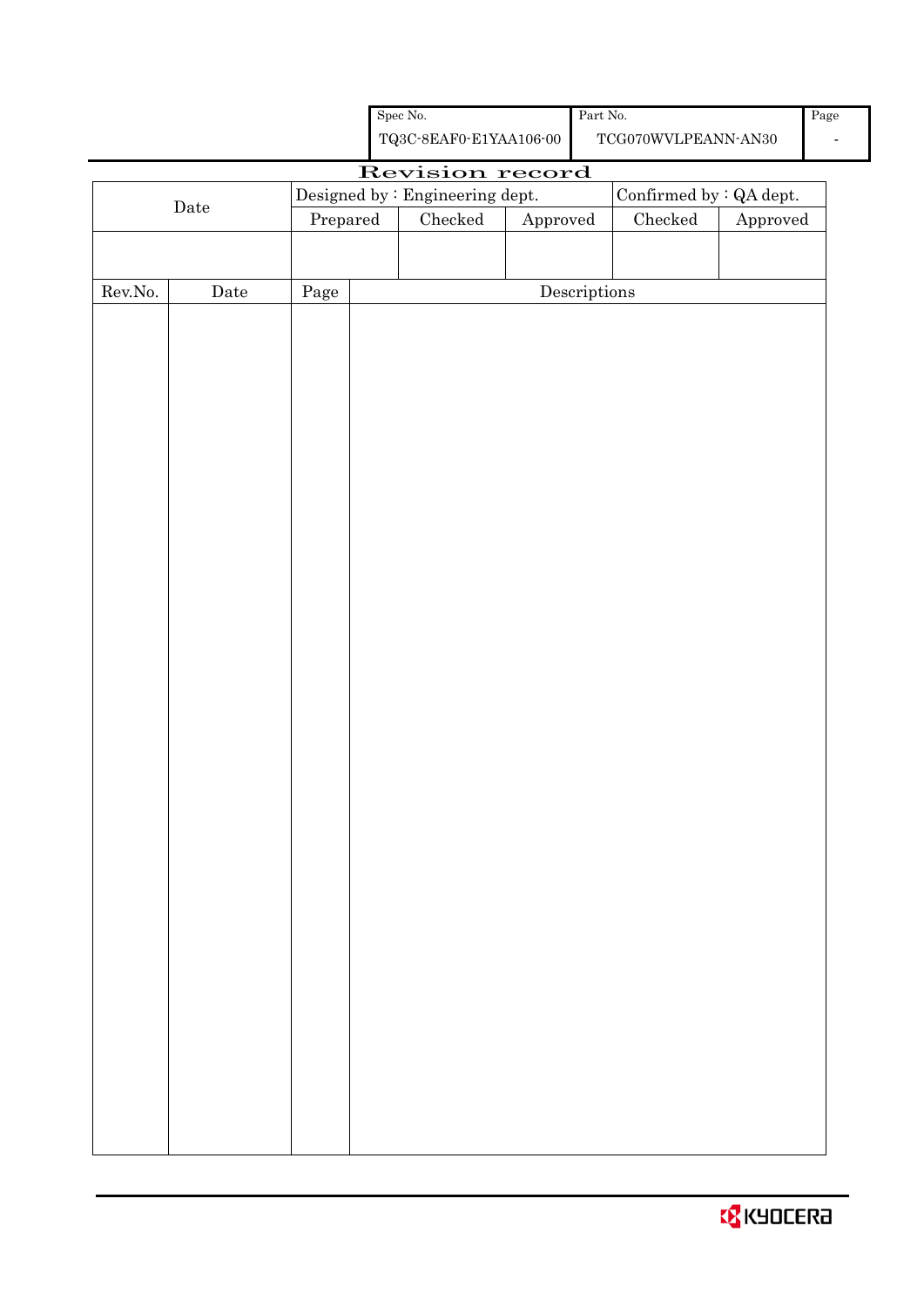| Spec No.               | Part No.            | Page |
|------------------------|---------------------|------|
| TQ3C-8EAF0-E1YAA106-00 | TCG070WVLPEANN-AN30 |      |

# 1. Application

This document defines the specification of TCG070WVLPEANN-AN30. (RoHS Compliant)

### 2. Construction and outline

| LCD.               | : Transmissive color dot matrix type TFT                   |
|--------------------|------------------------------------------------------------|
| Backlight system   | : LED                                                      |
| Polarizer          | : Anti-Glare treatment                                     |
| Interface          | : LVDS                                                     |
| Additional circuit | : Timing controller, Power supply $(3.3V)$ input)          |
|                    | With Constant current circuit for LED Backlight(12V input) |

## 3. Mechanical specifications

| <b>Item</b>                        | Specification                                           | Unit |
|------------------------------------|---------------------------------------------------------|------|
| Outline dimensions<br><sup>1</sup> | $165(W)\times(104.4)(H)\times8.6(D)$                    | mm   |
| Active area                        | $152.4(W)\times91.44(H)$<br>(17.8cm/7.0 inch(Diagonal)) | mm   |
| Dot format                         | $800 \times (R, G, B)(W) \times 480(H)$                 | dot  |
| Dot pitch                          | $0.0635(W)\times0.1905(H)$                              | mm   |
| 2)<br>Base color                   | Normally White                                          |      |
| Mass                               | 210                                                     | g    |

1) Projection not included. Please refer to outline for details.

2) Due to the characteristics of the LCD material, the color varies with environmental temperature.

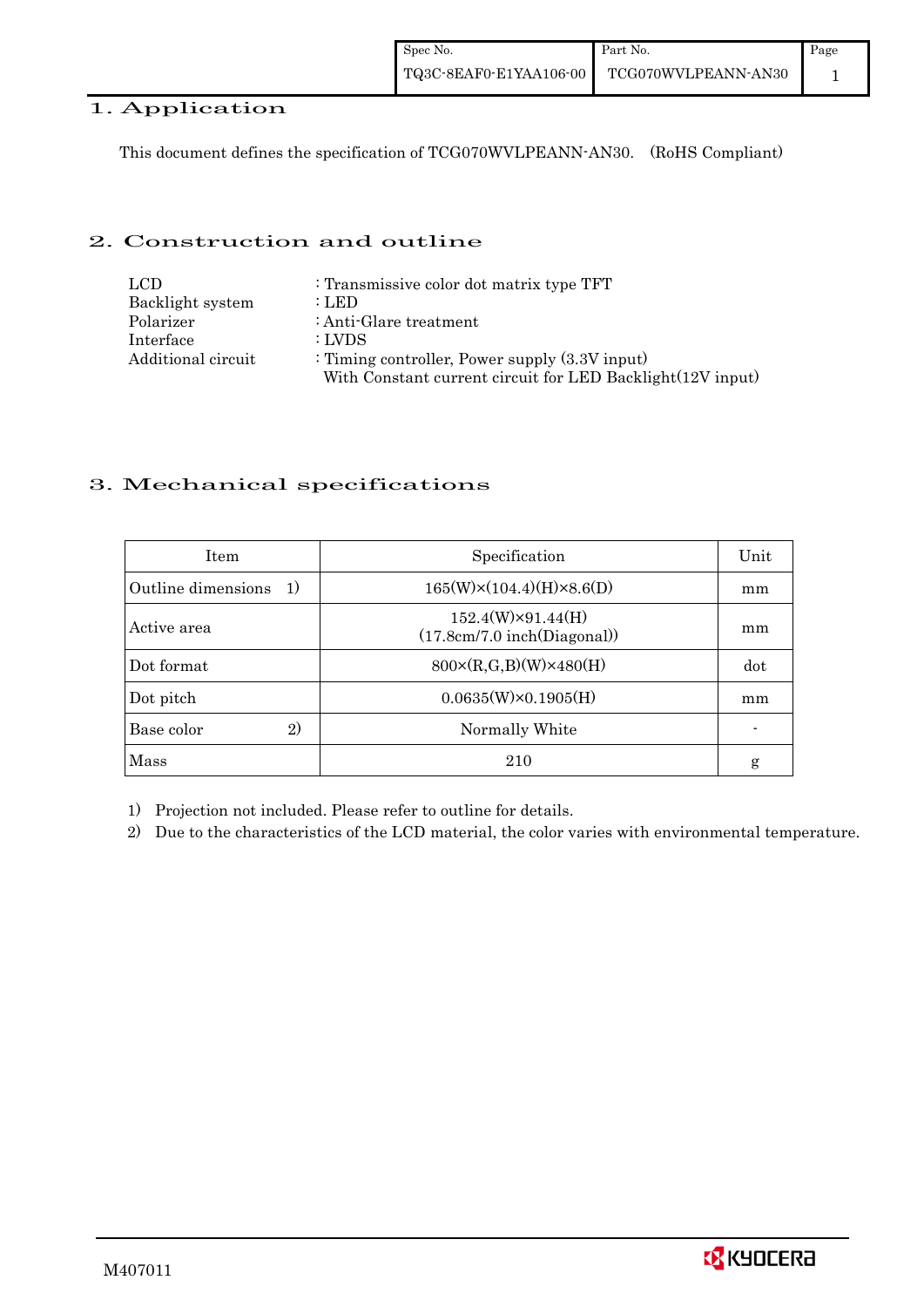## 4. Absolute maximum ratings

|                              | Item                                                               | Symbol           | Min.   | Max.         | Unit |
|------------------------------|--------------------------------------------------------------------|------------------|--------|--------------|------|
| Supply voltage $(+3.3V)$     |                                                                    | $\rm V_{DD}$     | $-0.3$ | 4.0          |      |
| Supply voltage(+12V)         |                                                                    | $\rm V_{\rm IN}$ | $-0.3$ | 14.0         |      |
| Input signal<br>voltage $2)$ | RxINi+, RxINi-<br>$\left( \begin{array}{c} -1 \end{array} \right)$ | $\rm V_{I1}$     | $-0.3$ | 2.8          |      |
|                              | CK IN+, CK IN-                                                     | $\rm V_{12}$     | $-0.3$ | 2.8          |      |
|                              | SELLVDS, BITSEL, SC                                                | $\rm V_{I3}$     | $-0.3$ | $V_{DD}+0.5$ |      |
|                              | <b>BLBRT, BLEN</b>                                                 | $\rm V_{I4}$     | $-0.3$ | $\rm V_{IN}$ |      |

4-1. Electrical absolute maximum ratings

1)  $i=0,1,2,3$ 

2) V<sub>DD</sub> must be supplied correctly within the range described in  $5$ -1.

#### 4-2. Environmental absolute maximum ratings

| Item                  |    | Symbol                  | Min.  | Max. | Unit      |
|-----------------------|----|-------------------------|-------|------|-----------|
| Operating temperature |    | Top                     | $-20$ | 70   | $\circ$ C |
| Storage temperature   | 2) | T <sub>STO</sub>        | $-30$ | 80   | $\circ$ C |
| Operating humidity    | 3) | $H_{OP}$                | 10    | 4)   | %RH       |
| Storage humidity      | 3) | <b>H</b> <sub>sto</sub> | 10    | 4)   | %RH       |
| Vibration             |    |                         | 5)    | 5)   |           |
| Shock                 |    |                         | 6)    | 6)   |           |

1) Operating temperature means a temperature which operation shall be guaranteed. Since display performance is evaluated at 25°C, another temperature range should be confirmed.

2) Temp. =  $-30^{\circ}$ C 48h, Temp. =  $80^{\circ}$ C 168h Store LCD at normal temperature/humidity. Keep them free from vibration and shock. An LCD that is kept at a low or a high temperature for a long time can be defective due to other conditions, even if the low or high temperature satisfies the standard. (Please refer to "Precautions for Use" for details.)

- 3) Non-condensing
- 4) Temp. 40°C, 85%RH Max.
	- Temp. 40°C, Absolute humidity shall be less than 85%RH at 40°C.
- 5)

| Frequency       | 55 Hz<br>10       | Acceleration value            |
|-----------------|-------------------|-------------------------------|
| Vibration width | $0.15$ m m        | $(0.3 \quad 9 \text{ m/s}^2)$ |
| Interval        | $10 - 55 - 10$ Hz | minutes                       |

 2 hours in each direction X, Y, Z (6 hours total) EIAJ ED-2531

6) Acceleration: 490 m/s2, Pulse width: 11 ms 3 times in each direction:  $\pm X$ ,  $\pm Y$ ,  $\pm Z$ EIAJ ED-2531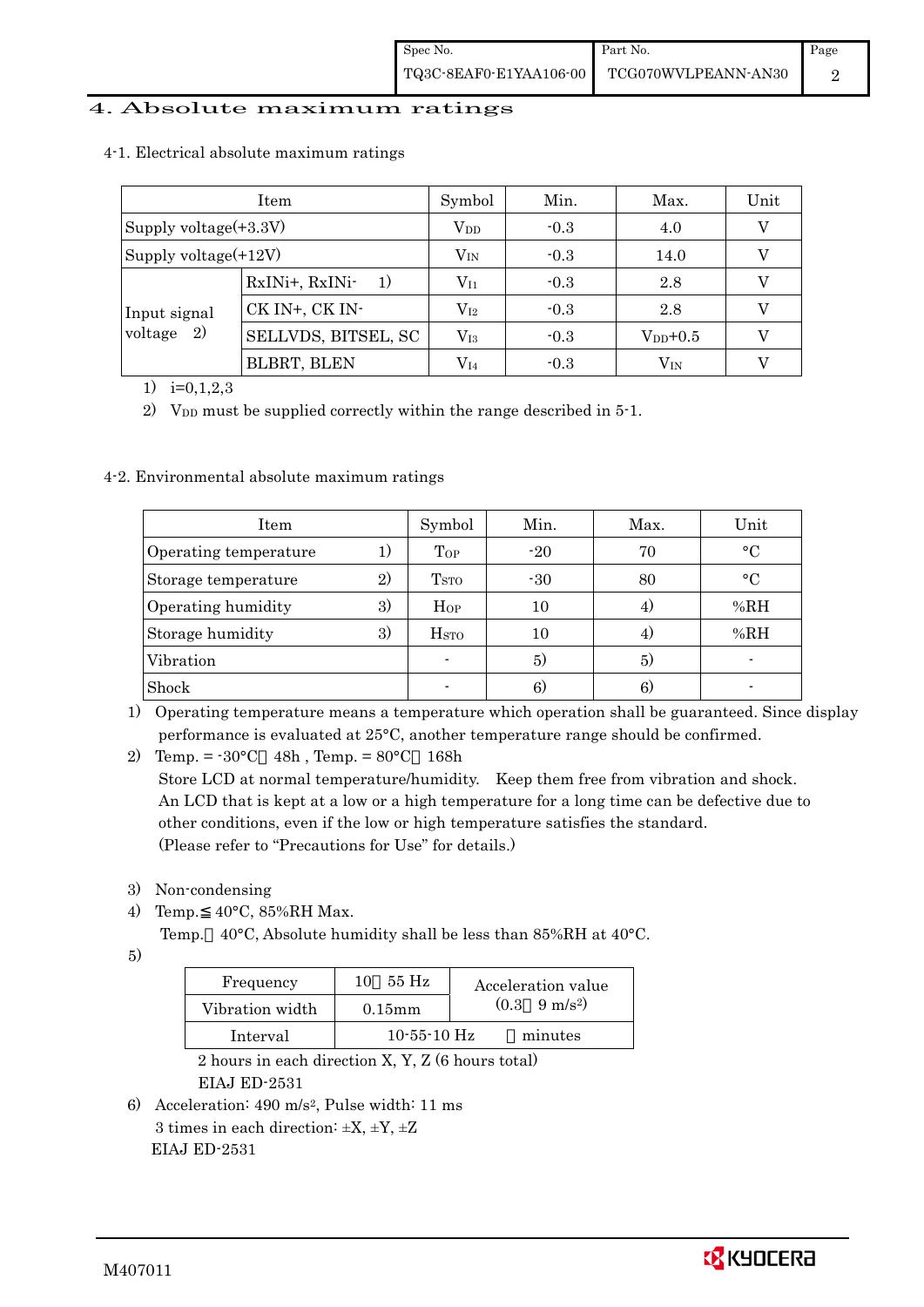## 5. Electrical characteristics

#### 5-1. LCD

|                                     |          |                 |                          |                          |                          | Temp. $= -20$            | $70^{\circ}$ C |
|-------------------------------------|----------|-----------------|--------------------------|--------------------------|--------------------------|--------------------------|----------------|
| Item                                |          | Symbol          | Condition                | Min.                     | Typ.                     | Max.                     | Unit           |
| Supply voltage                      | 1)       | $V_{DD}$        |                          | 3.0                      | 3.3                      | 3.6                      | V              |
| Current consumption                 |          | I <sub>DD</sub> | 2)                       | $\blacksquare$           | 200                      | 260                      | mA             |
| Permissive input ripple voltage     |          | $V_{RP}$        | $V_{DD}=3.3V$            | $\overline{\phantom{a}}$ | $\blacksquare$           | 100                      | $mVp-p$        |
|                                     |          | $V_{IL}$        | "Low" level              | $\mathbf{0}$             | $\overline{\phantom{a}}$ | 0.8                      | $\mathbf V$    |
| Input signal voltage                | 3)       | V <sub>IH</sub> | "High" level             | 2.0                      | $\overline{\phantom{a}}$ | $V_{DD}$                 | $\rm V$        |
|                                     |          | $I_{OL}$        | $V_{I3}=0V$              | $-10$                    | $\overline{\phantom{a}}$ | 10                       | $\mu$ A        |
| Input reek current                  |          | $I_{OH}$        | $V_{I3} = 3.3V$          | $\overline{\phantom{0}}$ | $\overline{\phantom{a}}$ | 400                      | $\mu A$        |
| LVDS Input voltage                  | 4)       | $V_{L}$         |                          | $\mathbf{0}$             | $\overline{a}$           | 1.9                      | $\mathbf V$    |
| Differential input voltage          | 4)       | $V_{ID}$        |                          | 250                      | 350                      | 450                      | mV             |
| Differential input                  | $(4)$ 5) | $V_{TL}$        | "Low" level              | $V_{CM}$ -100            | $\blacksquare$           | $\overline{\phantom{a}}$ | mV             |
| threshold voltage                   |          | $\rm V_{TH}$    | "High" level             | $\blacksquare$           | $\overline{\phantom{a}}$ | $V_{CM}$ +100            | mV             |
| Terminator                          |          | $R_1$           | $\overline{a}$           | $\blacksquare$           | 100                      | $\overline{\phantom{a}}$ |                |
|                                     |          | t1              | $\overline{\phantom{0}}$ | 0.1                      | $\overline{\phantom{a}}$ | 10                       | ms             |
|                                     |          | t2              | $\overline{\phantom{a}}$ | $\mathbf{0}$             | $\overline{\phantom{a}}$ | $\overline{\phantom{a}}$ | ms             |
|                                     |          | t3              | $\overline{a}$           | $\mathbf{0}$             | $\blacksquare$           | $\blacksquare$           | ms             |
|                                     |          | t4              | $\overline{\phantom{a}}$ | $1.0\,$                  | $\blacksquare$           | $\overline{\phantom{a}}$ | S              |
| V <sub>DD</sub> -turn-on conditions | 1)       | t5              | $\overline{\phantom{0}}$ | 200                      | $\overline{\phantom{a}}$ | $\overline{\phantom{a}}$ | ms             |
|                                     |          | t6              | $\overline{\phantom{a}}$ | 200                      | $\overline{\phantom{a}}$ | $\overline{\phantom{a}}$ | ms             |
|                                     |          | t7              | $\overline{a}$           | $\mathbf{0}$             | $\blacksquare$           | 10                       | $\mathbf{s}$   |
|                                     |          | t8              | -                        | $\boldsymbol{0}$         | $\overline{\phantom{a}}$ | $\blacksquare$           | ms             |

### 1) V<sub>DD</sub>-turn-on conditions



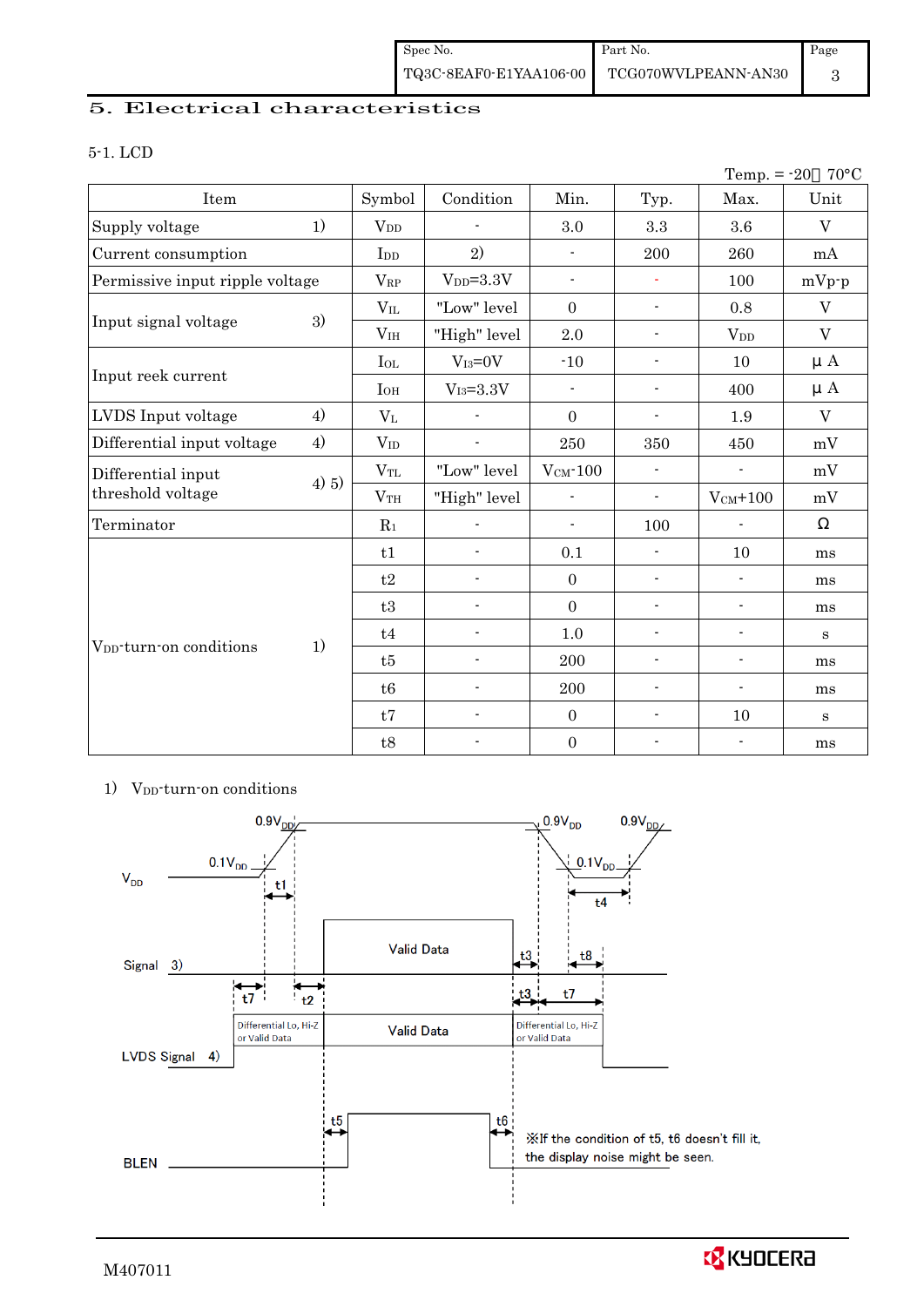2) Display pattern:

 $V_{DD} = 3.3V$ , Temp. =  $25^{\circ}$ C  $123\,456$   $2398\,2399\,2400(\text{dot})$ 1 2 3 : : : 479 480 (dot)

- 3) Input signal : SELLVDS, BITSEL, SC
- 4) Input signal : RxIN3+, RxIN3-, RxIN2+, RxIN2-, RxIN1+, RxIN1-, RxIN0+, RxIN0- CK IN+, CK IN-



- 5)  $V_{CM}$ : LVDS Common mode voltage (V $_{CM}$ =1.25V)
- 6) Please power on LVDS transmitter at the same time as VDD, or LVDS transmitter should be powered on first.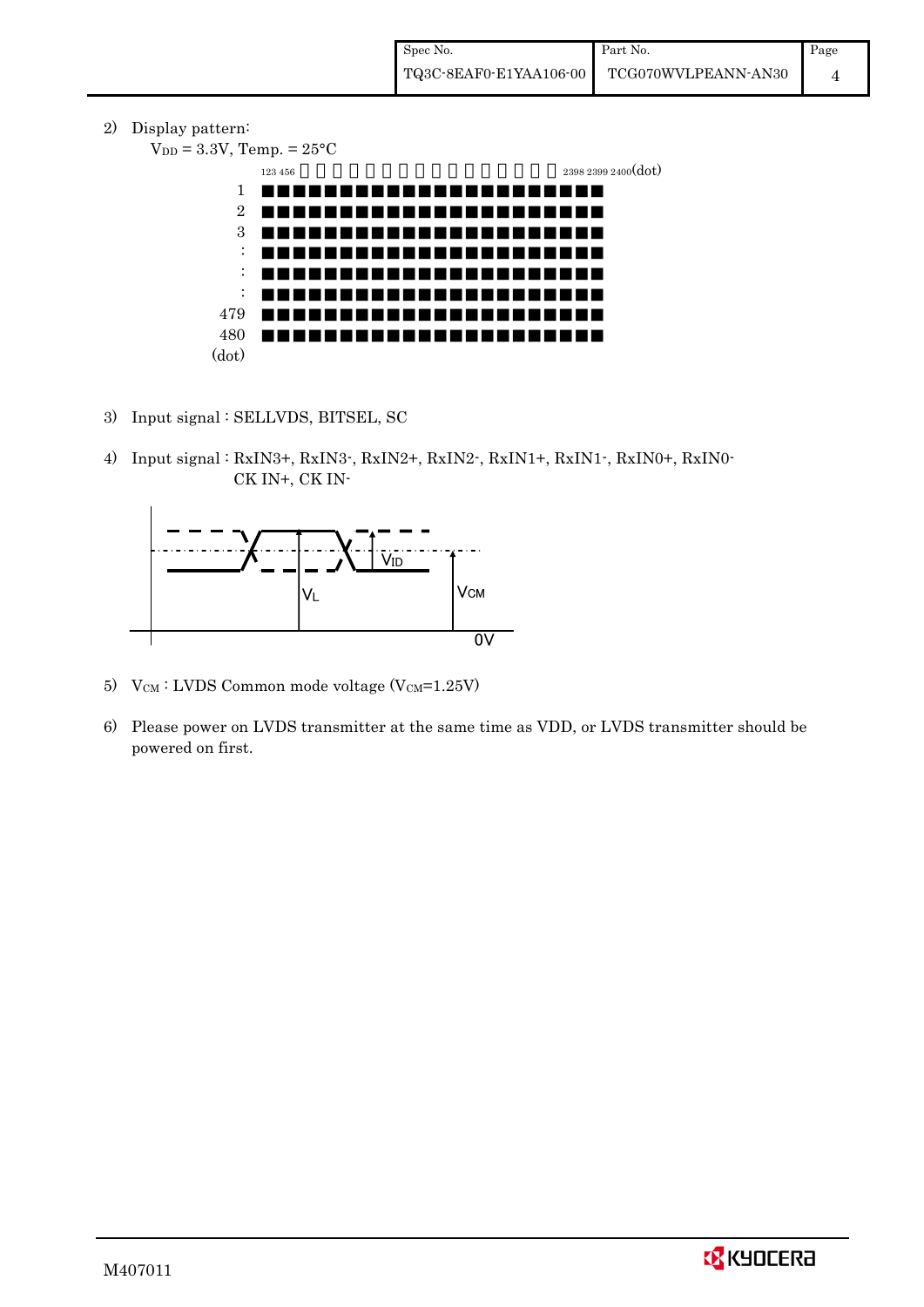### 5-2. Constant current circuit for LED Backlight

|                                         |                    |                               |                |                | Temp. $= -20$ | $70^{\circ}$ C          |
|-----------------------------------------|--------------------|-------------------------------|----------------|----------------|---------------|-------------------------|
| Item                                    | Symbol             | Condition                     | Min.           | Typ.           | Max.          | Unit                    |
| 1)<br>Supply voltage                    | $\rm V_{IN}$       |                               | 10.8           | 12.0           | 13.2          | V                       |
| Current consumption                     | $I_{IN}$           | 2)                            |                | 235            | 400           | mA                      |
| Permissive input ripple voltage         | $V_{RP\_BL}$       | $V_{IN} = 12.0V$              | $\blacksquare$ | $\blacksquare$ | 100           | $mVp-p$                 |
|                                         | VIL_BLBRT          | "Low" level                   | $\Omega$       |                | 0.8           | V                       |
| <b>BLBRT</b> Input signal voltage       | VIH_BLBRT          | "High" level                  | 2.3            |                | $V_{IN}$      | V                       |
| <b>BLBRT</b> Input pull-down resistance | $R_{IN\_BLBRT}$    |                               | 100            | 300            | 500           | $\mathbf{k}$            |
|                                         | $V_{\rm IL\_BLEN}$ | "Low" level                   | $\Omega$       |                | 0.8           | $\mathbf V$             |
| BLEN Input signal voltage               | VIH_BLEN           | "High" level                  | 2.3            |                | $V_{IN}$      | $\overline{\mathbf{V}}$ |
| BLEN Input pull-down resistance         | $R_{IN\_BLEN}$     |                               | 100            | 300            | 500           | $\mathbf{k}$            |
| 3)<br>Frequency                         | f <sub>PWM</sub>   |                               | <b>200</b>     |                | 10k           | Hz                      |
|                                         |                    | $f_{\text{PWM}}=200\text{Hz}$ | $\mathbf{1}$   |                | 100           | $\%$                    |
| 3)<br>M Duty ratio                      | DPWM               | $f_{\text{PWM}}=2kHz$         | 10             | $\blacksquare$ | 100           | $\%$                    |
|                                         |                    | $f_{\text{PWM}} = 10kHz$      | 50             |                | 100           | $\%$                    |
| (4), 5)<br>Operating life time          | $\mathbf{T}$       | Temp.= $25^{\circ}$ C         |                | 70,000         |               | $\mathbf h$             |

1) VIN-turn-on conditions



2)  $V_{IN} = 12V$ , Temp. = 25  $D_{PWM} = 100\%$ 

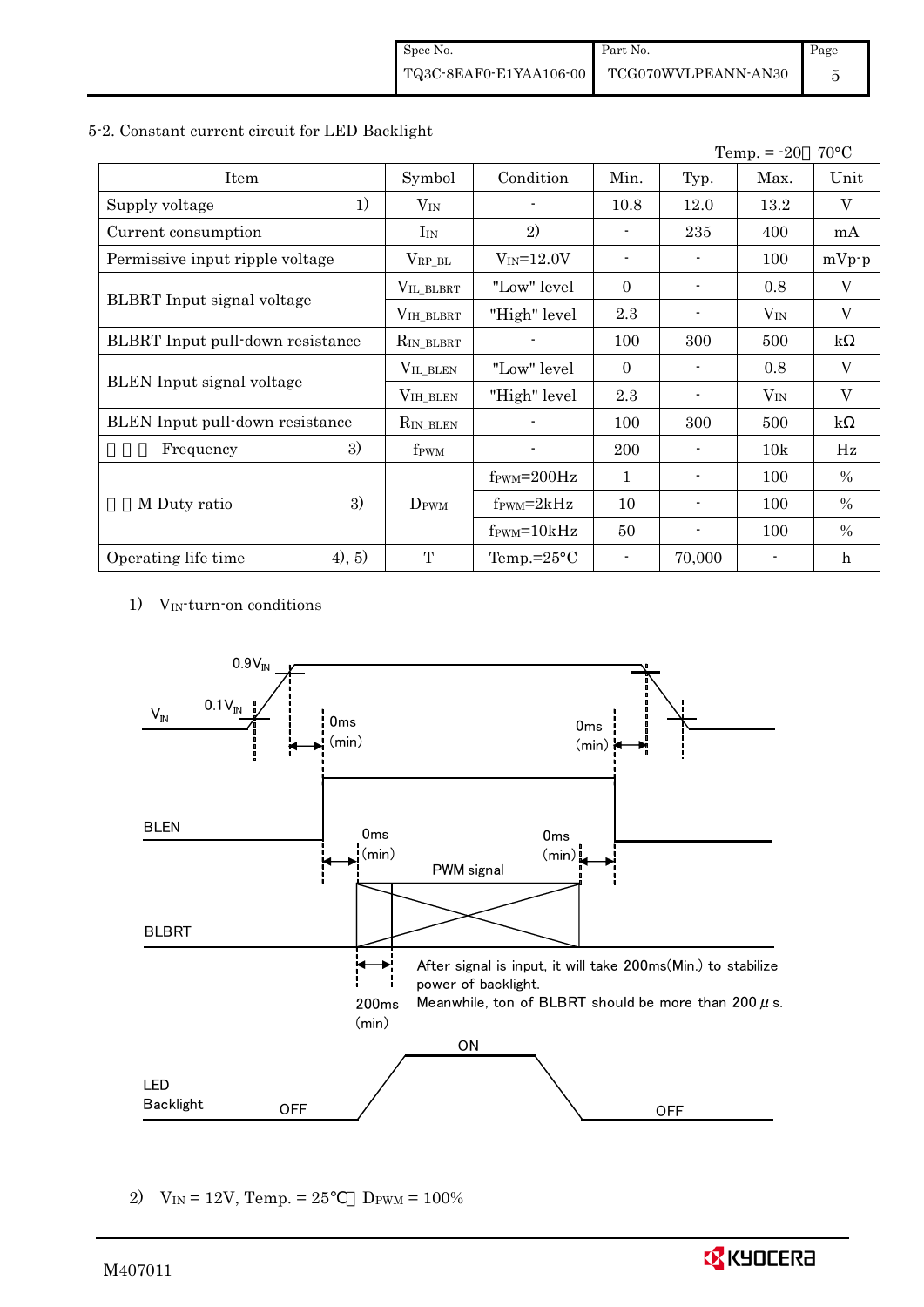3) PWM Timing Diagram



 $t_{ON}$   $t_{OFF}$  50 $\mu$  s. In case of lower frequency, the deterioration of the display quality, flicker etc., may occur.

- 4) When brightness decrease 50% of minimum brightness. The average life of a LED will decrease when the LCD is operating at higher temperatures.
- 5) Life time is estimated data. (Condition : IF=60mA, Ta=25 in chamber).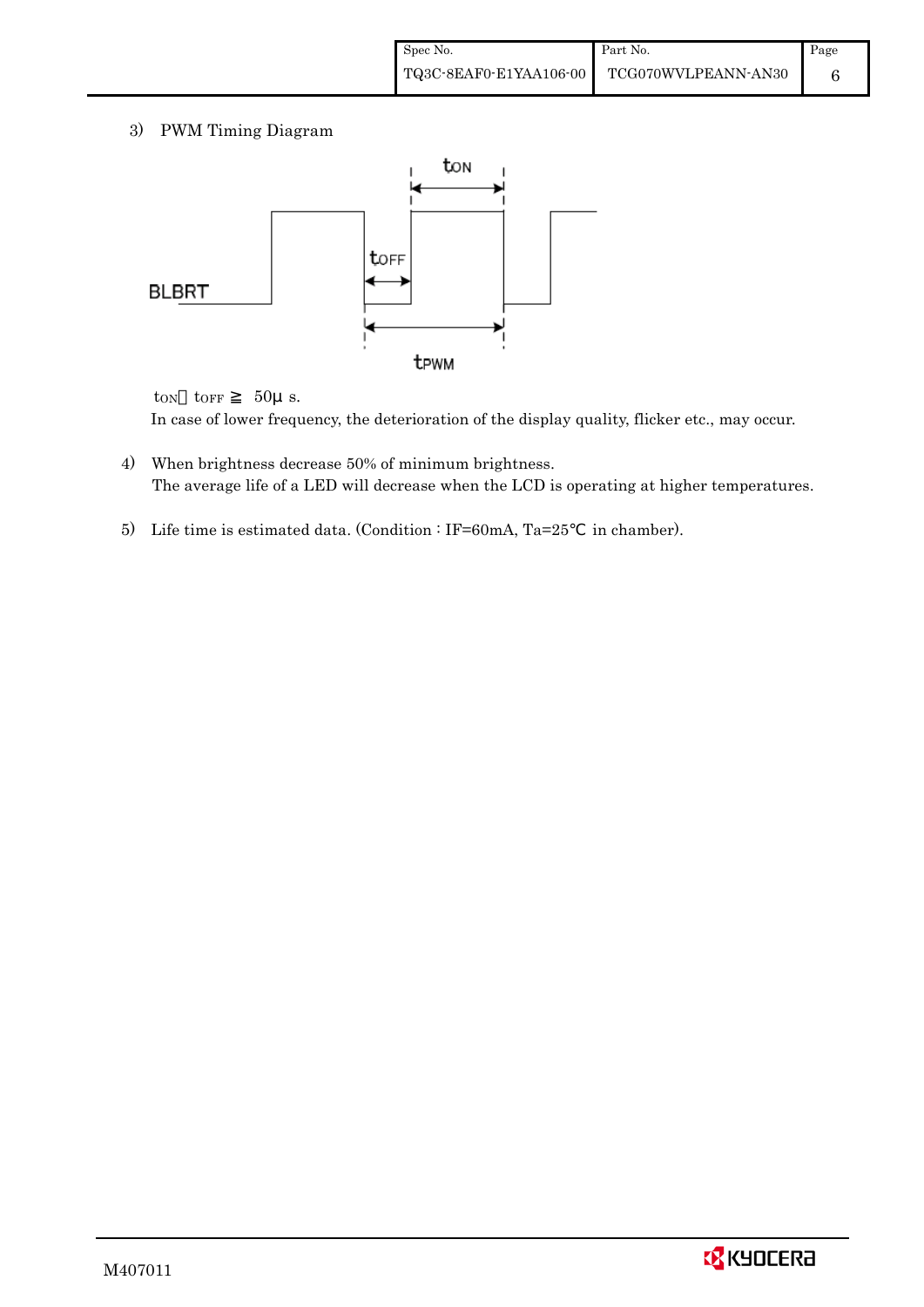| Spec No. | Part No.                                   | Page |
|----------|--------------------------------------------|------|
|          | TQ3C-8EAF0-E1YAA106-00 TCG070WVLPEANN-AN30 |      |

# 6. Optical characteristics

Measuring spot =  $6.0$ mm, Temp. =  $25^{\circ}$ C

| Item                                  |       | Symbol              | Condition           | Min.                     | Typ.           | Max.                     | Unit              |
|---------------------------------------|-------|---------------------|---------------------|--------------------------|----------------|--------------------------|-------------------|
|                                       | Rise  | $\tau$              | $=0^{\circ}$<br>$=$ | $\blacksquare$           | $\overline{5}$ |                          | ms                |
| Response time                         | Down  | $\tau$ <sub>d</sub> | $=0^{\circ}$<br>$=$ | $\overline{\phantom{a}}$ | 25             | $\overline{a}$           | ms                |
| Viewing angle range<br>View direction |       | <b>UPPER</b>        |                     | $\overline{a}$           | 60             |                          |                   |
|                                       |       | <b>LOWER</b>        |                     | $\overline{a}$           | 80             |                          | deg.              |
| $: 12$ o'clock                        |       | <b>LEFT</b>         | CR<br>10            | $\blacksquare$           | 80             | $\overline{\phantom{0}}$ |                   |
| (Gray inversion)                      |       | $\phi$ right        |                     | $\overline{\phantom{a}}$ | 80             | -                        | deg.              |
| Contrast ratio                        |       | CR                  | $=0^{\circ}$<br>$=$ | 700                      | 1000           |                          | $\blacksquare$    |
| <b>Brightness</b>                     |       | L                   | IF=60mA/Line        | 490                      | 700            |                          | cd/m <sup>2</sup> |
|                                       | Red   | $\mathbf X$         | $=$ =0 $^{\circ}$   | 0.550                    | 0.600          | 0.650                    |                   |
|                                       |       | У                   |                     | 0.300                    | 0.350          | 0.400                    |                   |
|                                       |       | $\mathbf X$         | $=0^{\circ}$<br>$=$ | 0.270                    | 0.320          | 0.370                    |                   |
| Chromaticity                          | Green | У                   |                     | 0.500                    | 0.550          | 0.600                    | $\overline{a}$    |
| coordinates                           |       | $\mathbf x$         | $=0^{\circ}$<br>$=$ | 0.100                    | 0.150          | 0.200                    |                   |
|                                       | Blue  | y                   |                     | 0.070                    | 0.120          | 0.170                    |                   |
|                                       |       | $\mathbf X$         |                     | 0.240                    | 0.290          | 0.340                    |                   |
|                                       | White | $\mathbf y$         | $=0^{\circ}$<br>$=$ | 0.255                    | 0.305          | 0.355                    |                   |

6-1. Definition of contrast ratio

CR(Contrast ratio) Brightness with all pixels "White"

Brightness with all pixels "Black"

### 6-2. Definition of response time



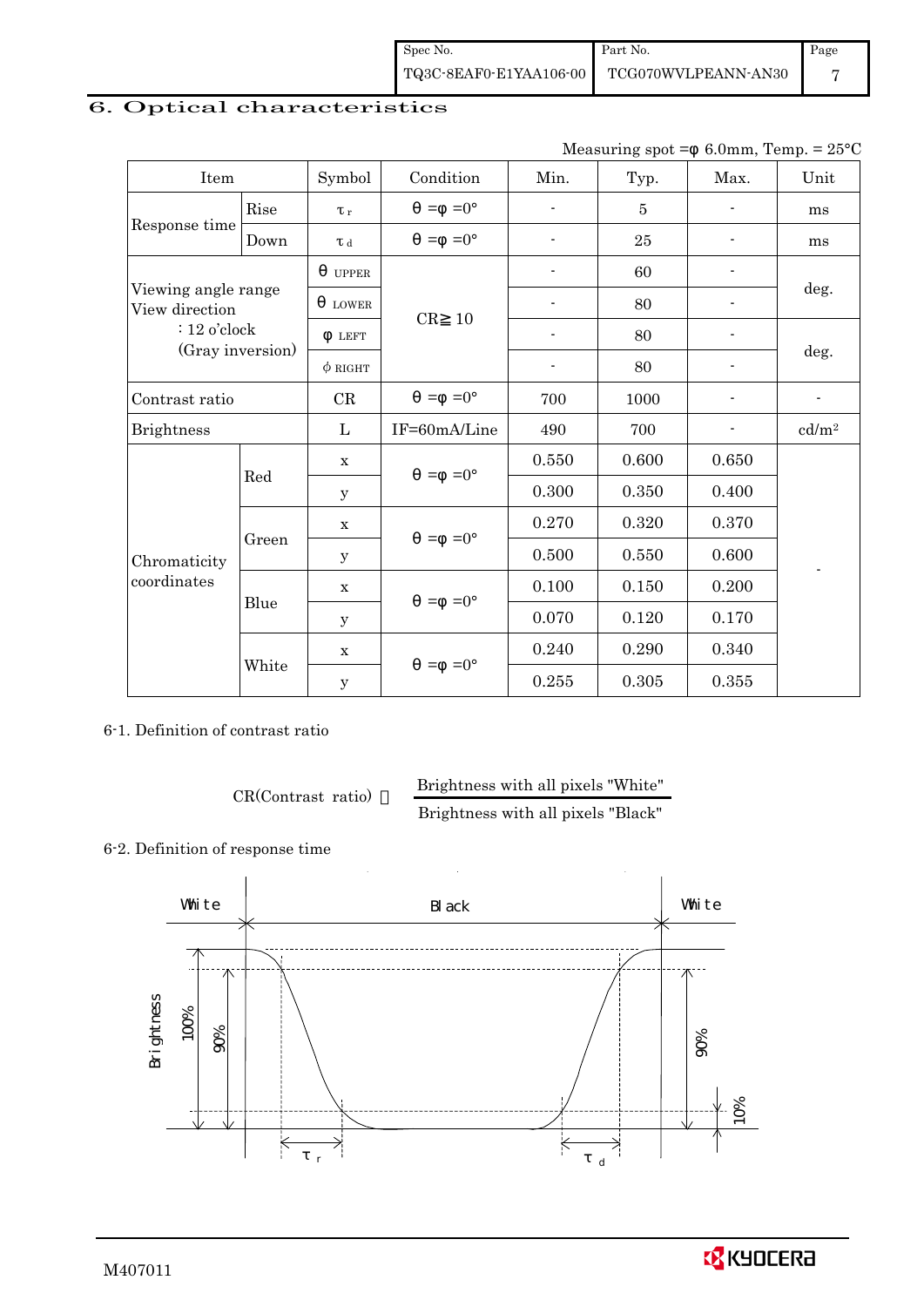| Spec No. | Part No.                                   | $\blacksquare$ Page |
|----------|--------------------------------------------|---------------------|
|          | TQ3C-8EAF0-E1YAA106-00 TCG070WVLPEANN-AN30 |                     |



### 6-4. Brightness measuring points



- 1) Rating is defined as the white brightness at center of display screen(3).
- 2) 5 minutes after LED is turned on. (Ambient Temp.=25 )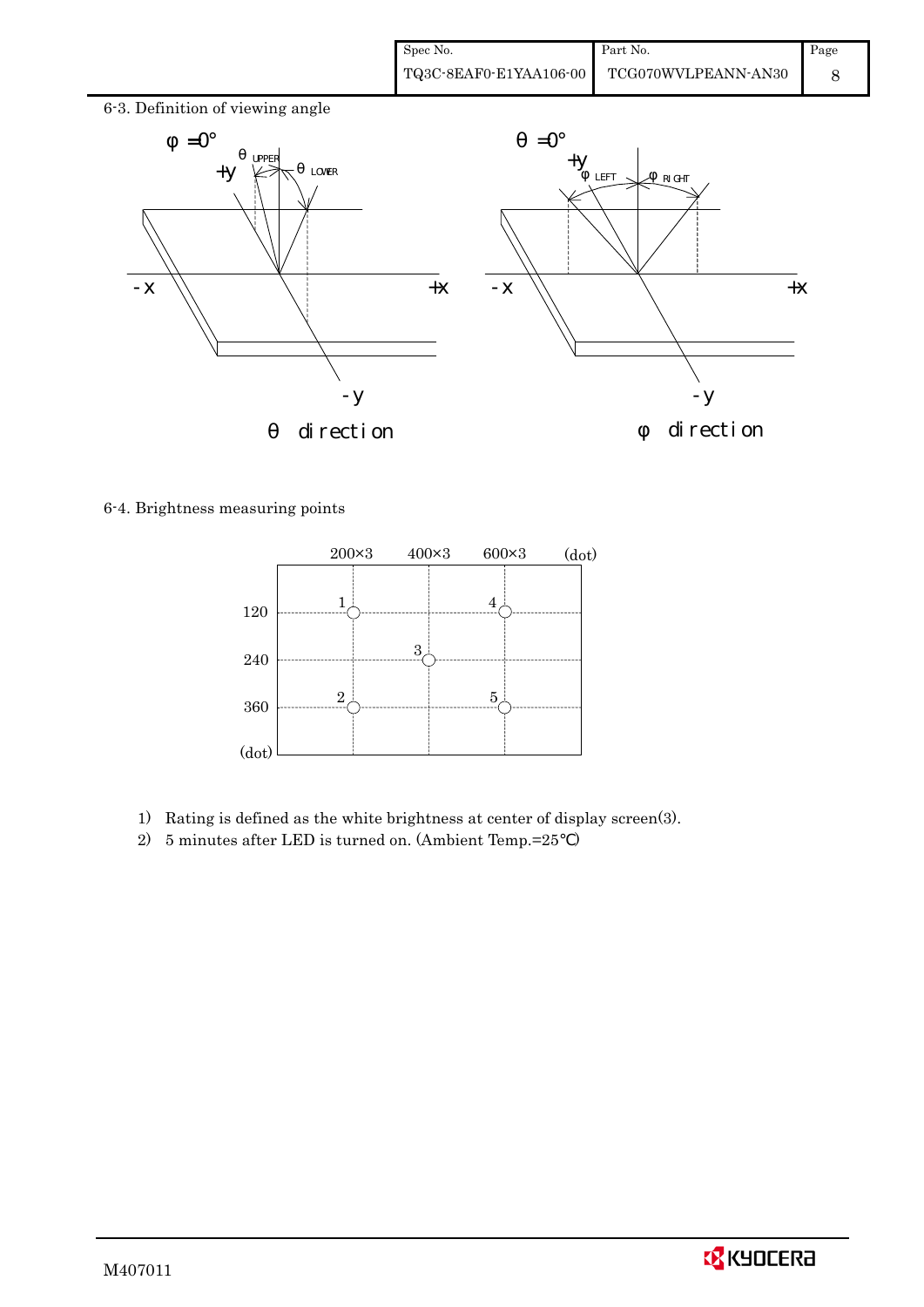## 7. Interface signals

#### 7-1. Interface signals

| No.            | Symbol                 | Description                                                    | Note        |
|----------------|------------------------|----------------------------------------------------------------|-------------|
| $\mathbf{1}$   | <b>BITSEL</b>          | Bit data select signal(GND or Open: 8bit mode High: 6bit mode) |             |
| $\overline{2}$ | <b>SELLVDS</b>         | Mode select signal(LVDS Data mapping)                          |             |
| 3              | <b>GND</b>             | <b>GND</b>                                                     |             |
| $\overline{4}$ | <b>GND</b>             | <b>GND</b>                                                     |             |
| $\overline{5}$ | RxIN3+                 | LVDS receiver signal $CH3(+)$                                  | <b>LVDS</b> |
| 6              | RxIN3-                 | LVDS receiver signal $CH3(\cdot)$                              | <b>LVDS</b> |
| $\overline{7}$ | <b>GND</b>             | <b>GND</b>                                                     |             |
| 8              | CK IN+                 | LVDS receiver signal $CK(+)$                                   | <b>LVDS</b> |
| 9              | CK IN-                 | LVDS receiver signal $CK(\cdot)$                               | <b>LVDS</b> |
| 10             | <b>GND</b>             | <b>GND</b>                                                     |             |
| 11             | $RxIN2+$               | LVDS receiver signal $CH2(+)$                                  | <b>LVDS</b> |
| 12             | RxIN2-                 | LVDS receiver signal $CH2(\cdot)$                              | <b>LVDS</b> |
| 13             | <b>GND</b>             | <b>GND</b>                                                     |             |
| 14             | $RxIN1+$               | LVDS receiver signal $CH1(+)$                                  | <b>LVDS</b> |
| 15             | RxIN1-                 | LVDS receiver signal $CH1(\cdot)$                              | <b>LVDS</b> |
| 16             | <b>GND</b>             | <b>GND</b>                                                     |             |
| 17             | RxIN0+                 | LVDS receiver signal $CHO(+)$                                  | <b>LVDS</b> |
| 18             | RxIN0-                 | LVDS receiver signal $CHO(·)$                                  | <b>LVDS</b> |
| 19             | <b>GND</b>             | <b>GND</b>                                                     |             |
| 20             | <b>GND</b>             | <b>GND</b>                                                     |             |
| 21             | <b>V</b> <sub>DD</sub> | +3.3V power supply                                             |             |
| 22             | <b>V</b> <sub>DD</sub> | $+3.3V$ power supply                                           |             |
| 23             | <b>SC</b>              | Scan direction control(High or Open: Normal<br>GND: Reverse)   | 1)          |
| 24             | <b>BLBRT</b>           | PWM signal(Brightness adjustment)                              |             |
| 25             | <b>BLEN</b>            | ON/OFF terminal voltage                                        |             |
| 26             | NC                     | <b>NC</b>                                                      |             |
| 27             | $V_{IN}$               | $+12V$ power supply                                            |             |
| 28             | $V_{IN}$               | $+12V$ power supply                                            |             |
| 29             | <b>GNDB</b>            | GND (Backlight)                                                |             |
| 30             | <b>GNDB</b>            | GND (Backlight)                                                |             |

 $LCD$  connector  $MDF76GW-30S-1H(55)$  (HIROSE) Matching connector  $MDF76-30P-1C$  (HIROSE)

LVDS receiver : Embedded in ASIC

Matching LVDS transmitter THC63LVDM83R(THine Electronics) or compatible

1) Scanning

SC : High or Open SC : GND



![](_page_11_Picture_11.jpeg)

![](_page_11_Picture_12.jpeg)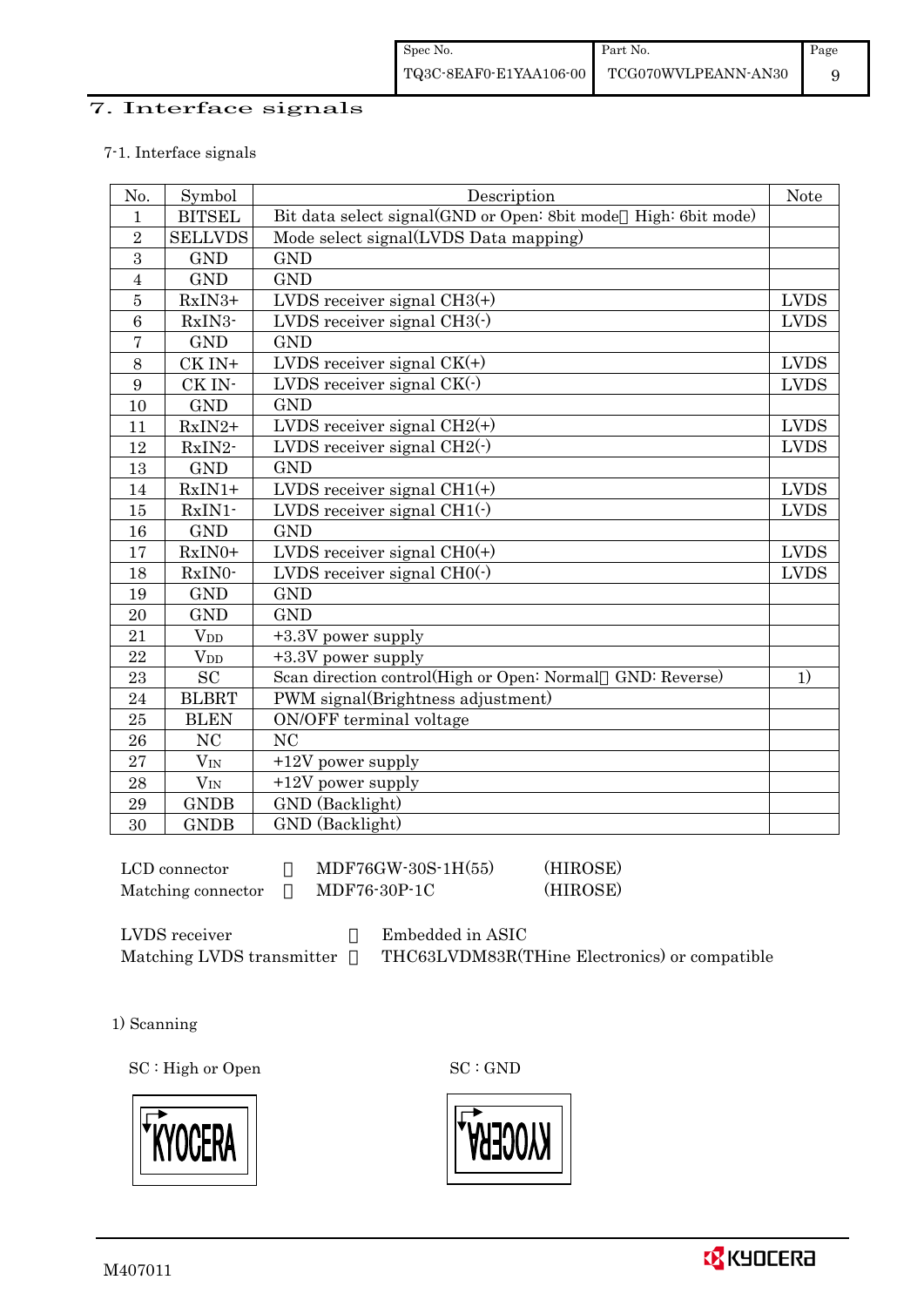| Spec No.               | Part No.            | Page |
|------------------------|---------------------|------|
| TQ3C-8EAF0-E1YAA106-00 | TCG070WVLPEANN-AN30 |      |

7-2. Data mapping (6bit input / 8bit mode)

| 1) Location of BITSEL, SELLVDS (THC63LVDM83R(THine Electronics) or compatible) |
|--------------------------------------------------------------------------------|
|--------------------------------------------------------------------------------|

|                | Transmitter                 | 1Pin BITSEL<br>$=$ "L" or OPEN | $=$ "L" or OPEN<br>1Pin BITSEL |
|----------------|-----------------------------|--------------------------------|--------------------------------|
| Pin No.        | Data                        | $2Pin$ SELLVDS = "L" or OPEN   | $2Pin$ SELLVDS = "H"           |
| 51             | TA <sub>0</sub>             |                                | RO(LSB)                        |
| 52             | TA1                         |                                | R1                             |
| 54             | TA <sub>2</sub>             |                                | R2                             |
| $55\,$         | TA <sub>3</sub>             |                                | R3                             |
| 56             | TA4                         |                                | R <sub>4</sub>                 |
| $\mathbf{3}$   | TA5                         |                                | R5(MSB)                        |
| $\sqrt{4}$     | TA6                         |                                | GO(LSB)                        |
| 6              | TB <sub>0</sub>             |                                | G1                             |
| $\overline{7}$ | TB1                         |                                | G <sub>2</sub>                 |
| 11             | TB <sub>2</sub>             |                                | G <sub>3</sub>                 |
| 12             | TB <sub>3</sub>             |                                | G <sub>4</sub>                 |
| 14             | TB4                         |                                | G5(MSB)                        |
| 15             | TB5                         |                                | BO(LSB)                        |
| 19             | TB6                         |                                | B1                             |
| 20             | TC <sub>0</sub>             |                                | B <sub>2</sub>                 |
| 22             | TC1                         |                                | B <sub>3</sub>                 |
| 23             | TC2                         |                                | B <sub>4</sub>                 |
| 24             | TC <sub>3</sub>             |                                | B5(MSB)                        |
| 27             | TC4                         |                                | (HS)                           |
| 28             | TC5                         |                                | (VS)                           |
| 30             | TC <sub>6</sub>             |                                | DE                             |
| 50             | T <sub>D</sub> <sub>0</sub> |                                | <b>GND</b>                     |
| $\sqrt{2}$     | TD1                         |                                | <b>GND</b>                     |
| $8\,$          | TD <sub>2</sub>             |                                | <b>GND</b>                     |
| 10             | TD <sub>3</sub>             |                                | <b>GND</b>                     |
| 16             | TD4                         |                                | <b>GND</b>                     |
| 18             | TD <sub>5</sub>             |                                | <b>GND</b>                     |
| $25\,$         | TD <sub>6</sub>             |                                | <b>GND</b>                     |

 BITSEL=L(GND) or OPEN SELLVDS=H(3.3V)

![](_page_12_Figure_5.jpeg)

VS VSYNC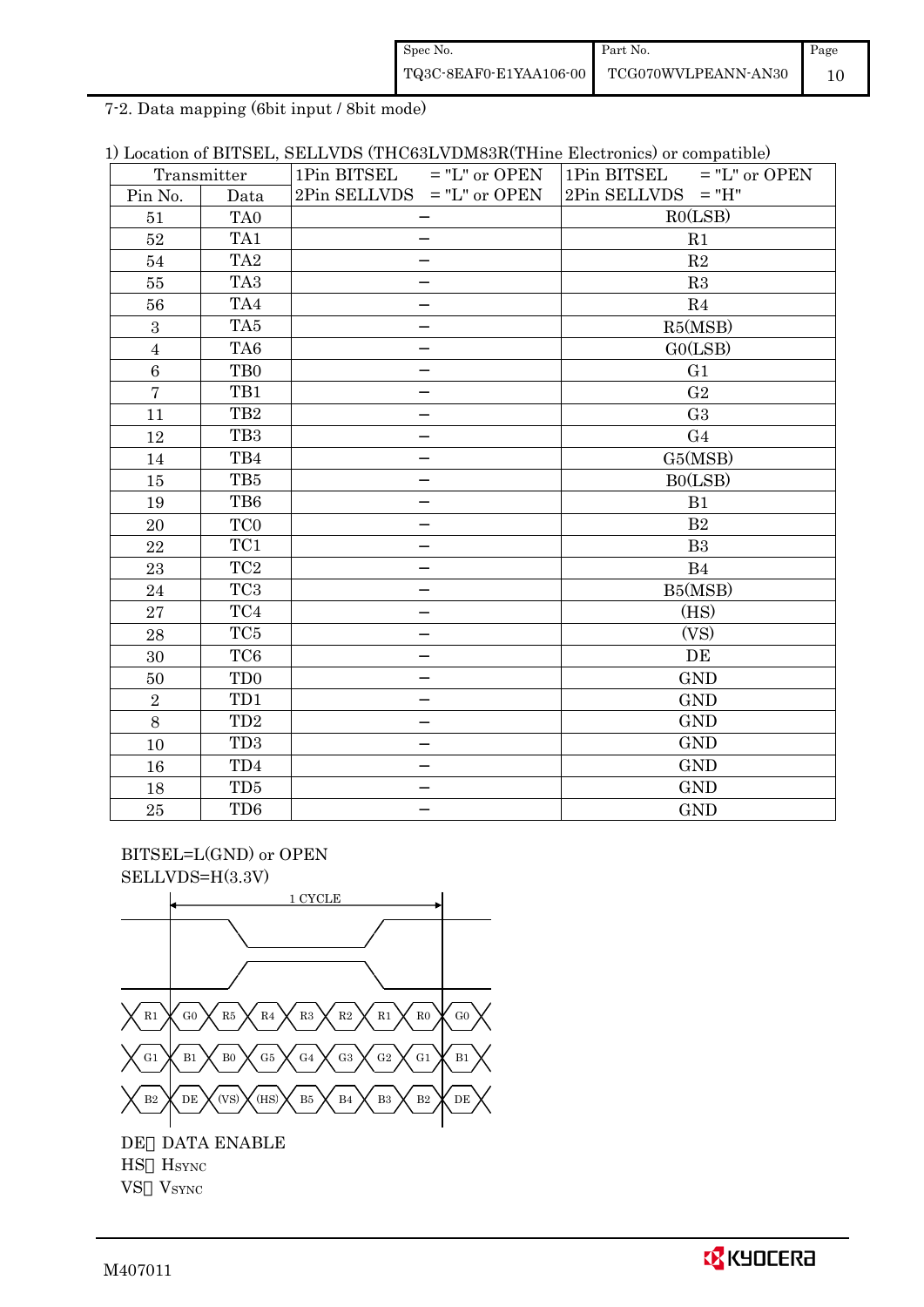## 2) Block Diagram

## BITSEL=L(GND) or OPEN SELLVDS=H(3.3V)

![](_page_13_Figure_3.jpeg)

SELLVDS signal line has 10 pulldown resister.

![](_page_13_Picture_6.jpeg)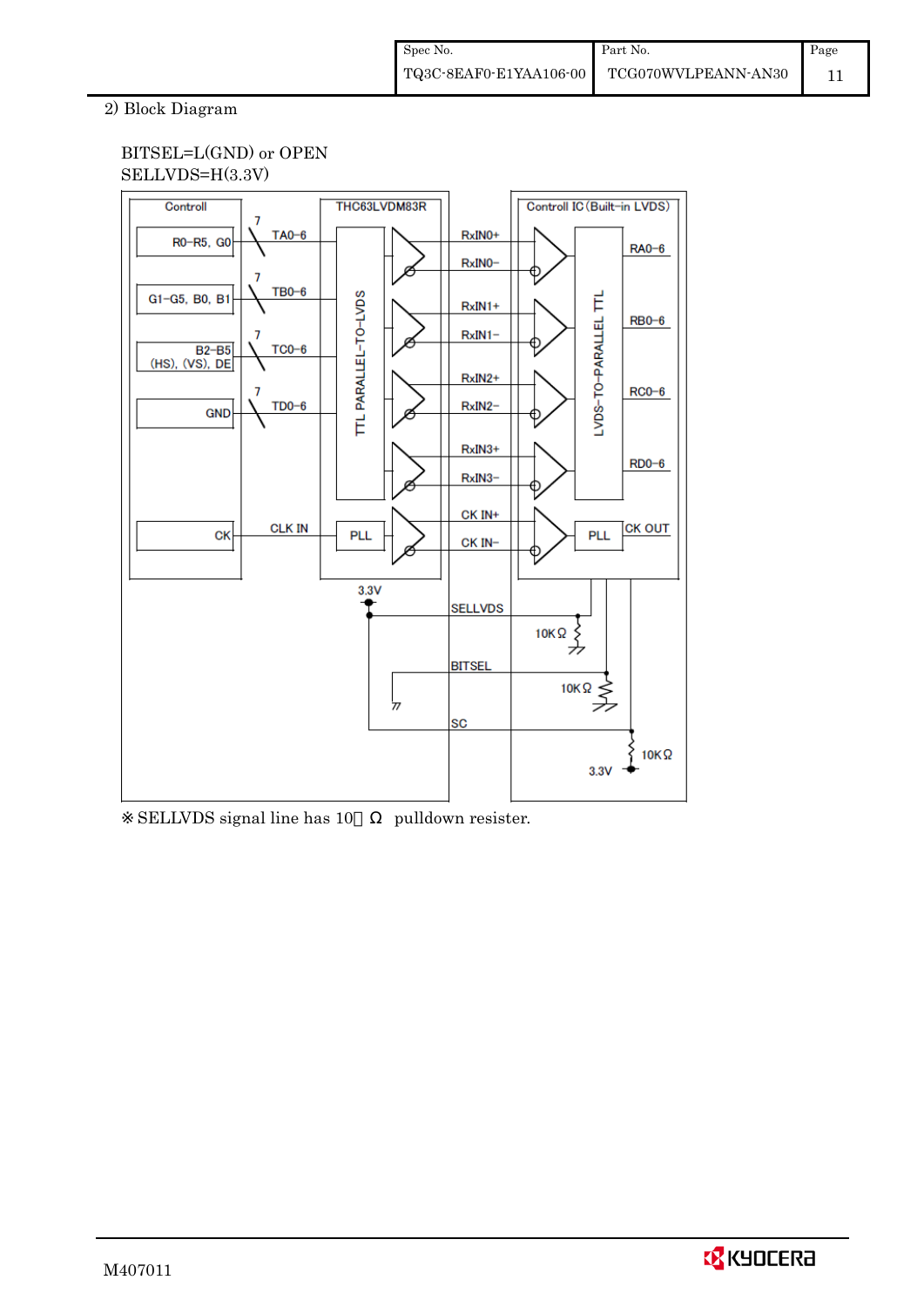![](_page_14_Figure_1.jpeg)

When using "6-bit Transmitter", please connect the unused channel of the control IC receiver as described in the diagram below.

SELLVDS signal line has 10 pulldown resister.

![](_page_14_Picture_4.jpeg)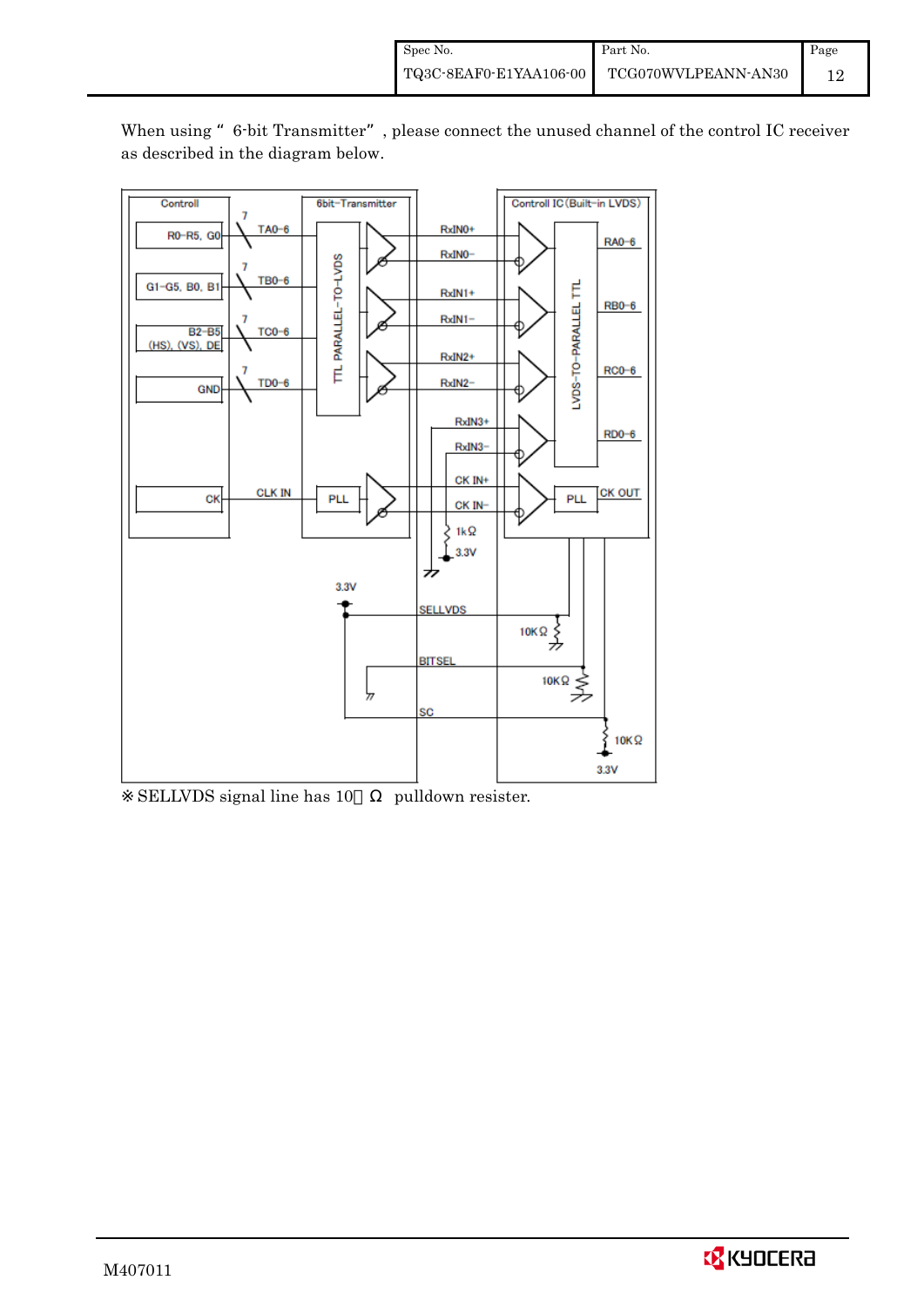| Spec No.               | Part No.            | Page |
|------------------------|---------------------|------|
| TQ3C-8EAF0-E1YAA106-00 | TCG070WVLPEANN-AN30 |      |

7-3. Data mapping (8bit input / 8bit mode)

| 1) Location of BITSEL, SELLVDS (THC63LVDM83R(THine Electronics) or compatible) |  |
|--------------------------------------------------------------------------------|--|
|--------------------------------------------------------------------------------|--|

|                | Transmitter     | $1\text{Pin BITSEL}$ = "L" or OPEN | $1\text{Pin BITSEL}$ = "L" or OPEN |
|----------------|-----------------|------------------------------------|------------------------------------|
| Pin No.        | Data            | $2Pin$ SELLVDS = "L" or OPEN       | $2Pin$ SELLVDS = "H"               |
| 51             | TA <sub>0</sub> | RO(LSB)                            | R2                                 |
| 52             | TA1             | R1                                 | R3                                 |
| 54             | TA <sub>2</sub> | R2                                 | R <sub>4</sub>                     |
| 55             | TA <sub>3</sub> | R3                                 | R5                                 |
| 56             | TA4             | R4                                 | R6                                 |
| $\mathbf{3}$   | TA5             | R5                                 | R7(MSB)                            |
| $\overline{4}$ | TA6             | GO(LSB)                            | G <sub>2</sub>                     |
| $\,6\,$        | T <sub>B0</sub> | G <sub>1</sub>                     | G <sub>3</sub>                     |
| $\overline{7}$ | TB1             | G <sub>2</sub>                     | G <sub>4</sub>                     |
| 11             | TB <sub>2</sub> | G <sub>3</sub>                     | G <sub>5</sub>                     |
| 12             | TB <sub>3</sub> | G <sub>4</sub>                     | G <sub>6</sub>                     |
| 14             | TB4             | G5                                 | G7(MSB)                            |
| 15             | TB5             | BO(LSB)                            | B <sub>2</sub>                     |
| 19             | TB6             | B1                                 | B <sub>3</sub>                     |
| 20             | TC <sub>0</sub> | B <sub>2</sub>                     | B <sub>4</sub>                     |
| 22             | TC1             | B <sub>3</sub>                     | B <sub>5</sub>                     |
| 23             | TC <sub>2</sub> | B4                                 | B <sub>6</sub>                     |
| 24             | TC <sub>3</sub> | B <sub>5</sub>                     | B7(MSB)                            |
| 27             | TC4             | (HS)                               | (HS)                               |
| 28             | TC5             | (VS)                               | (VS)                               |
| 30             | TC <sub>6</sub> | DE                                 | DE                                 |
| 50             | TD <sub>0</sub> | R6                                 | RO(LSB)                            |
| $\overline{2}$ | TD1             | R7(MSB)                            | R1                                 |
| 8              | TD <sub>2</sub> | G <sub>6</sub>                     | GO(LSB)                            |
| 10             | TD <sub>3</sub> | G7(MSB)                            | G <sub>1</sub>                     |
| 16             | TD4             | B6                                 | B0(LSB)                            |
| 18             | TD5             | B7(MSB)                            | B1                                 |
| 25             | TD <sub>6</sub> | (NA)                               | (NA)                               |

BITSEL=L(GND) or OPEN SELLVDS=L(GND) or OPEN

![](_page_15_Figure_5.jpeg)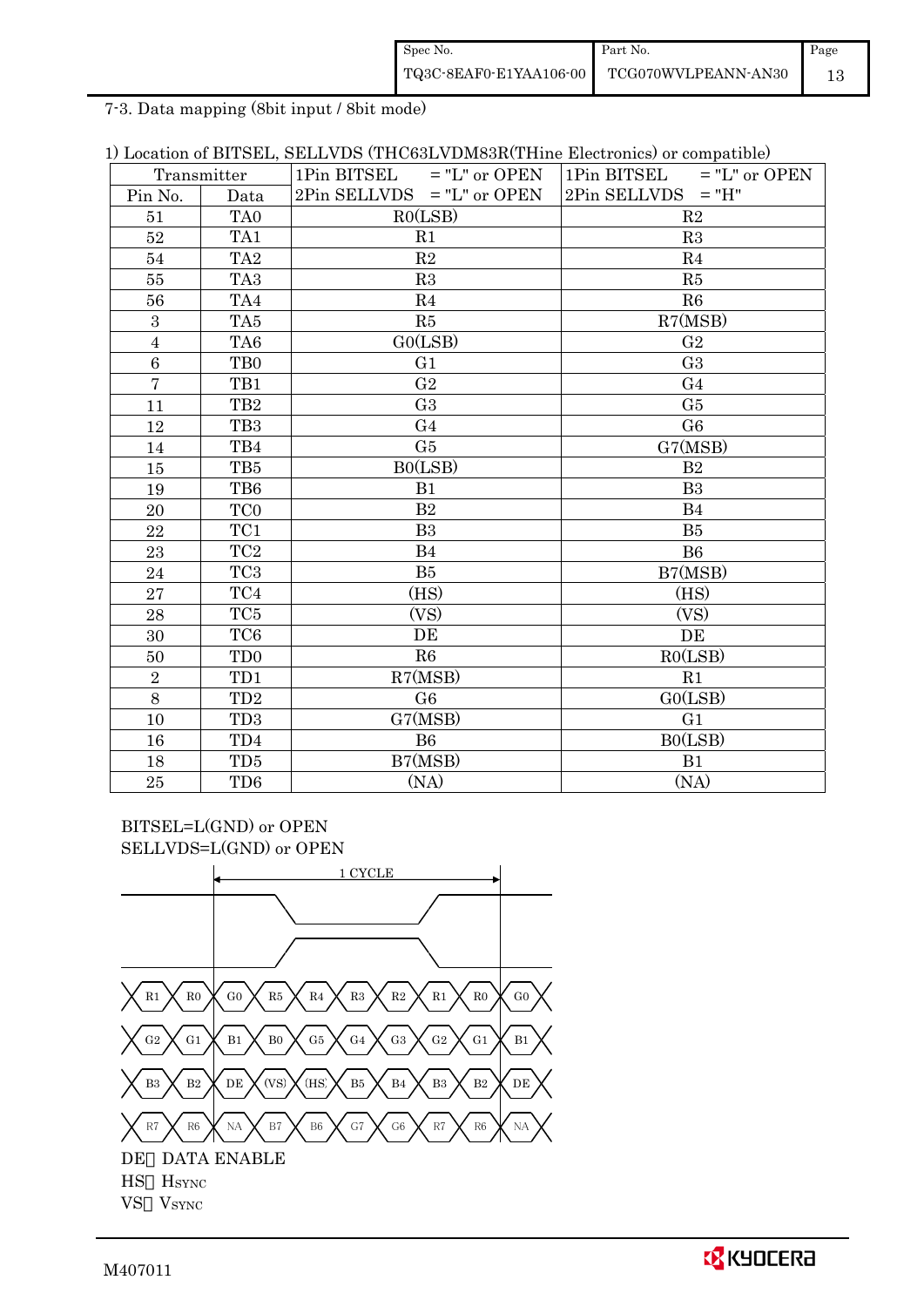## BITSEL=L(GND) or OPEN SELLVDS=H(3.3V)

![](_page_16_Figure_2.jpeg)

2) Block Diagram

## BITSEL=L(GND) or OPEN SELLVDS=L(GND) or OPEN

![](_page_16_Figure_5.jpeg)

![](_page_16_Picture_6.jpeg)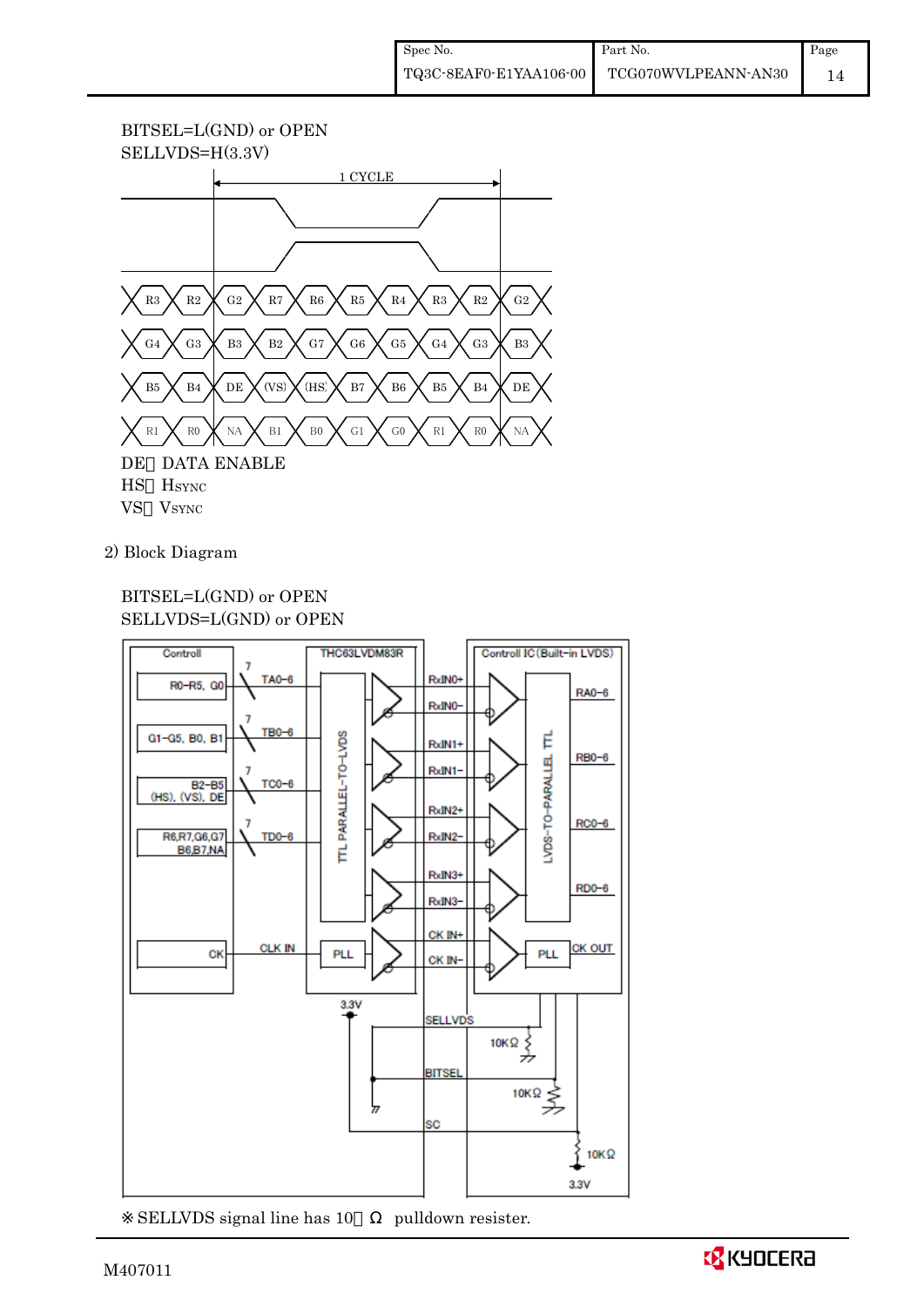## BITSEL=L(GND) or OPEN SELLVDS=H(3.3V)

![](_page_17_Figure_2.jpeg)

SELLVDS signal line has 10 pulldown resister.

![](_page_17_Picture_5.jpeg)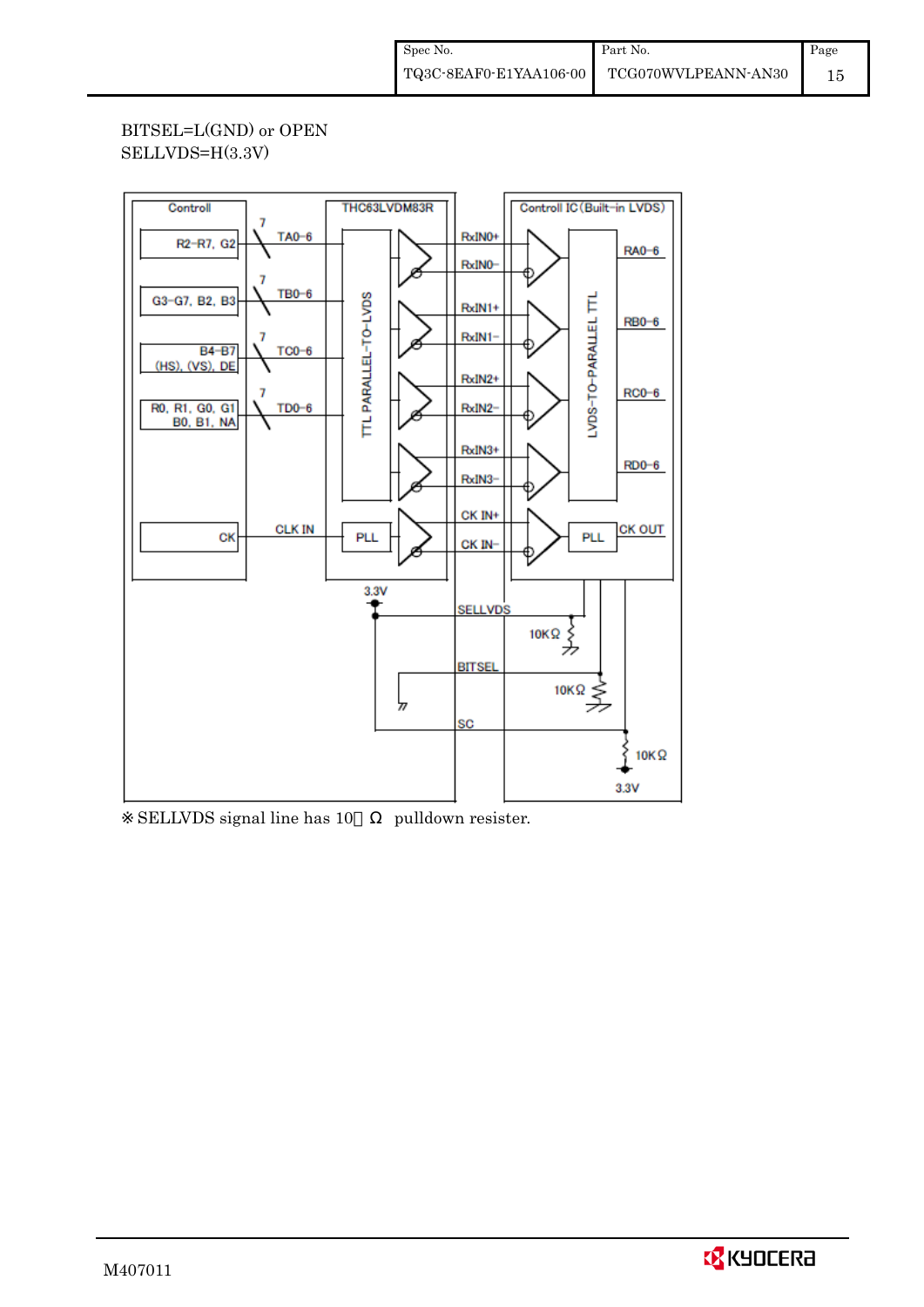| Spec No.               | Part No.            | Page |
|------------------------|---------------------|------|
| TQ3C-8EAF0-E1YAA106-00 | TCG070WVLPEANN-AN30 |      |

7-4. Data mapping (6bit input / 6bit mode)

| 1) Location of BITSEL, SELLVDS (THC63LVDM83R(THine Electronics) or compatible) |  |  |  |  |  |  |  |  |
|--------------------------------------------------------------------------------|--|--|--|--|--|--|--|--|
|--------------------------------------------------------------------------------|--|--|--|--|--|--|--|--|

|                | Transmitter     | $1Pin$ BITSEL = "H"          | 1Pin BITSEL<br>$=$ "H" |
|----------------|-----------------|------------------------------|------------------------|
| Pin No.        | Data            | $2Pin$ SELLVDS = "L" or OPEN | $2Pin$ SELLVDS = "H"   |
| 44             | TA <sub>0</sub> | RO(LSB)                      |                        |
| 45             | TA1             | R1                           |                        |
| 47             | TA <sub>2</sub> | R2                           |                        |
| 48             | TA <sub>3</sub> | R3                           |                        |
| $\mathbf{1}$   | TA4             | R4                           |                        |
| 3              | TA5             | R5(MSB)                      |                        |
| $\overline{4}$ | TA6             | GO(LSB)                      |                        |
| 6              | TB <sub>0</sub> | G1                           |                        |
| 7              | TB1             | G <sub>2</sub>               |                        |
| 9              | TB <sub>2</sub> | G <sub>3</sub>               |                        |
| 10             | TB <sub>3</sub> | G <sub>4</sub>               |                        |
| 12             | TB4             | G5(MSB)                      |                        |
| 13             | TB5             | B0(LSB)                      |                        |
| 15             | TB6             | B1                           |                        |
| 16             | TC <sub>0</sub> | B2                           |                        |
| 18             | TC1             | B <sub>3</sub>               |                        |
| 19             | TC <sub>2</sub> | B4                           |                        |
| 20             | TC <sub>3</sub> | B5(MSB)                      |                        |
| 22             | TC4             | (HS)                         |                        |
| 23             | TC <sub>5</sub> | (VS)                         |                        |
| 25             | TC6             | DE                           |                        |

![](_page_18_Figure_4.jpeg)

![](_page_18_Figure_5.jpeg)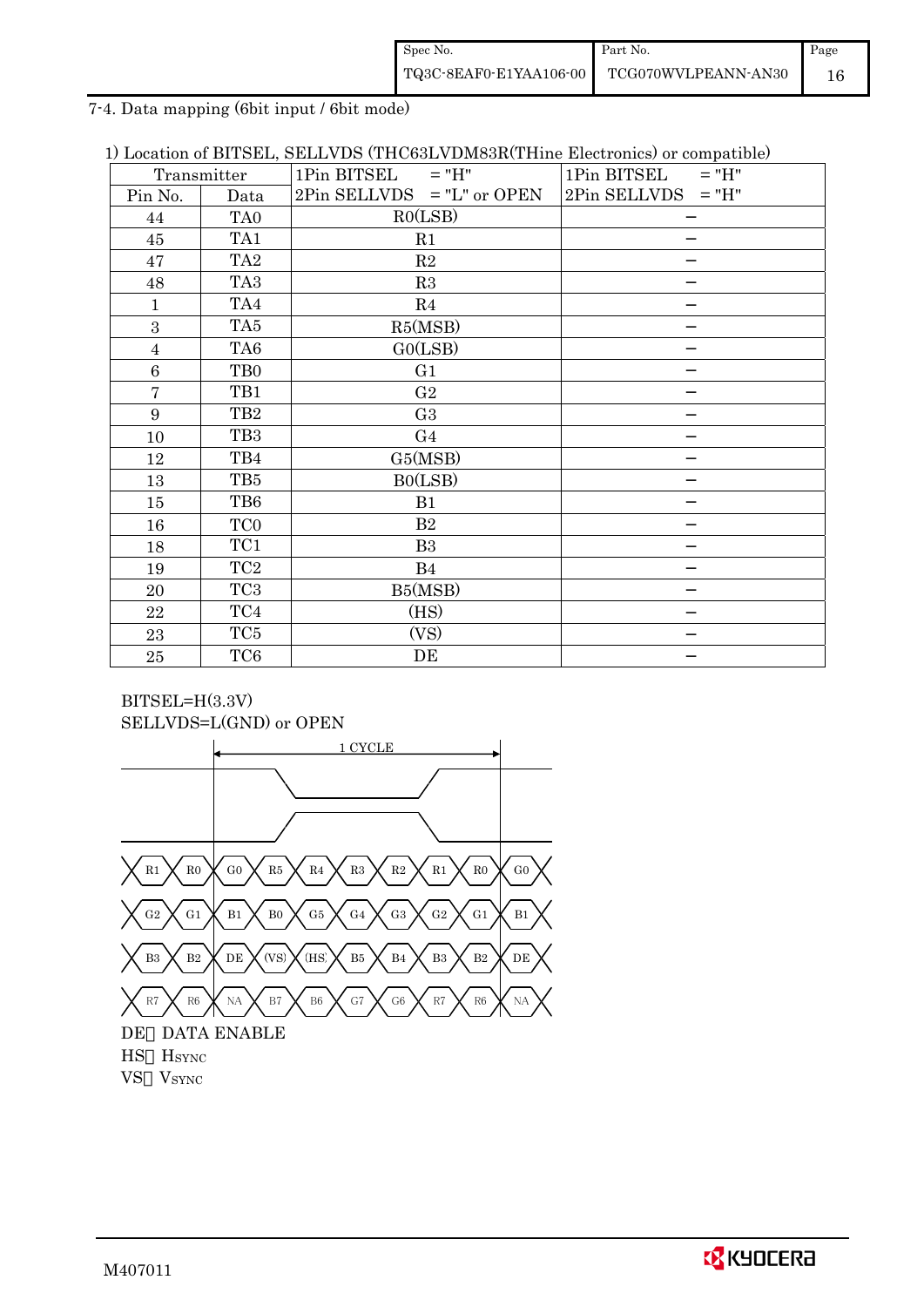## 2) Block Diagram

## BITSEL=H(3.3V) SELLVDS=L(GND) or OPEN

![](_page_19_Figure_3.jpeg)

SELLVDS signal line has 10 pulldown resister.

![](_page_19_Picture_5.jpeg)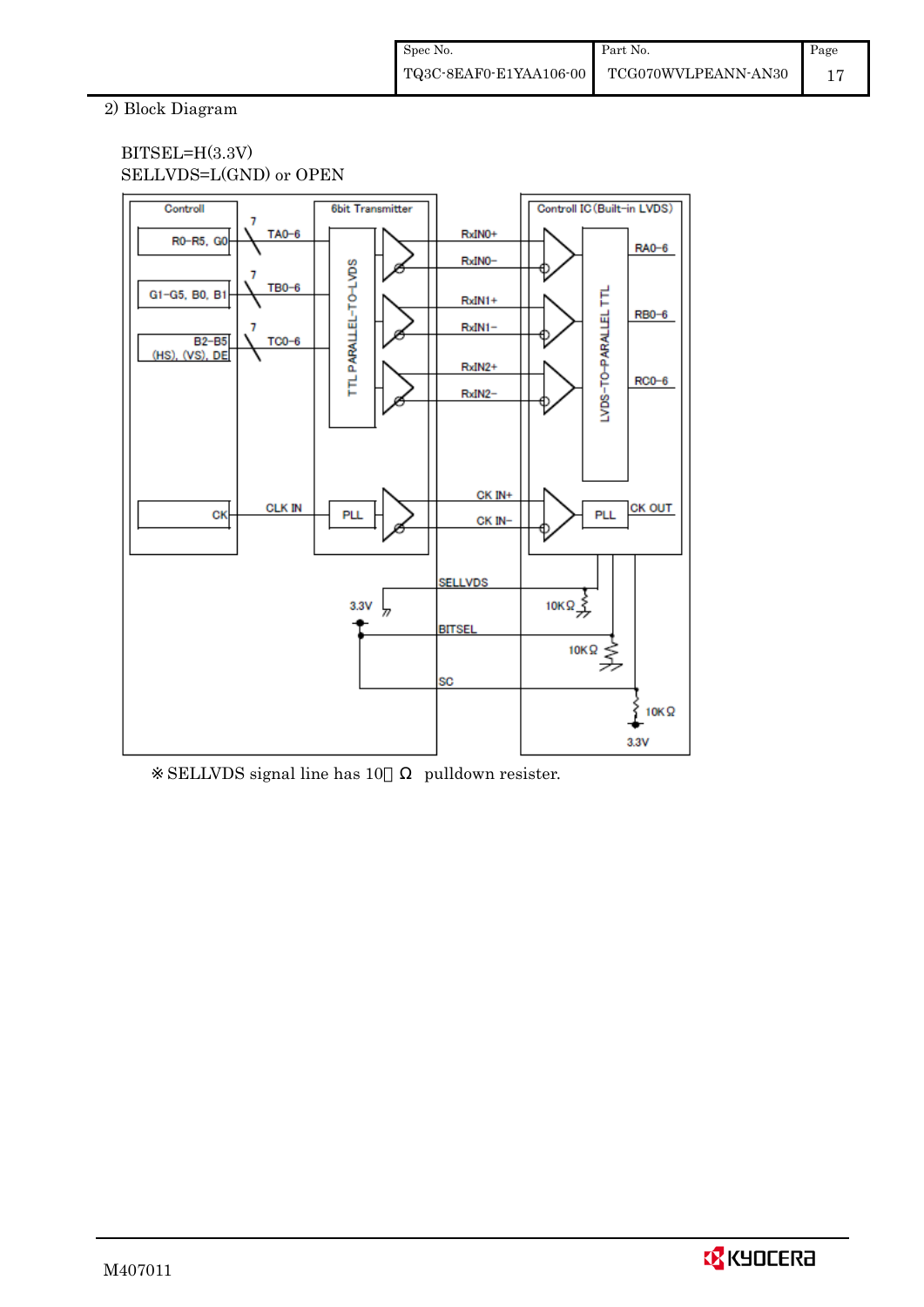# 8. Input timing characteristics  $\overline{\phantom{a}}$

## 8-1. Timing characteristics

|                       | Item                      | Symbol                          | Min.  | Typ. | Max.    | Unit        | Note |
|-----------------------|---------------------------|---------------------------------|-------|------|---------|-------------|------|
| Clock (CK)            | Frequency                 | 1/Tc                            | 29.88 | 33.2 | 36.52   | MHz         |      |
|                       |                           | 1024<br>Th<br>Horizontal Period |       | 1056 | 1088    | Tc          |      |
|                       |                           |                                 | 31.8  |      | $\mu$ s |             |      |
| Enable signal<br>(DE) | Horizontal display period | Thd                             |       | 800  |         | Tc          |      |
|                       | Vertical Period           | $T_{V}$                         | 487   | 525  | 550     | Th          |      |
|                       | Vertical display period   | Tvd                             |       | 480  |         | Th          |      |
| Refresh rate          |                           | $f_V$                           | 50    | 60   | 70      | $_{\rm Hz}$ | 2)   |

1) Please set a clock frequency, a vertical dormant period, and the horizontal dormant period so that the Horizontal Period should not reach less than Min. value.

2) If the refresh rate reach less than Min. value, the deterioration of the display quality, flicker etc., may occur.(fv=1/Tv)

![](_page_20_Figure_6.jpeg)

## **Vertical Timing Diagram**

![](_page_20_Picture_8.jpeg)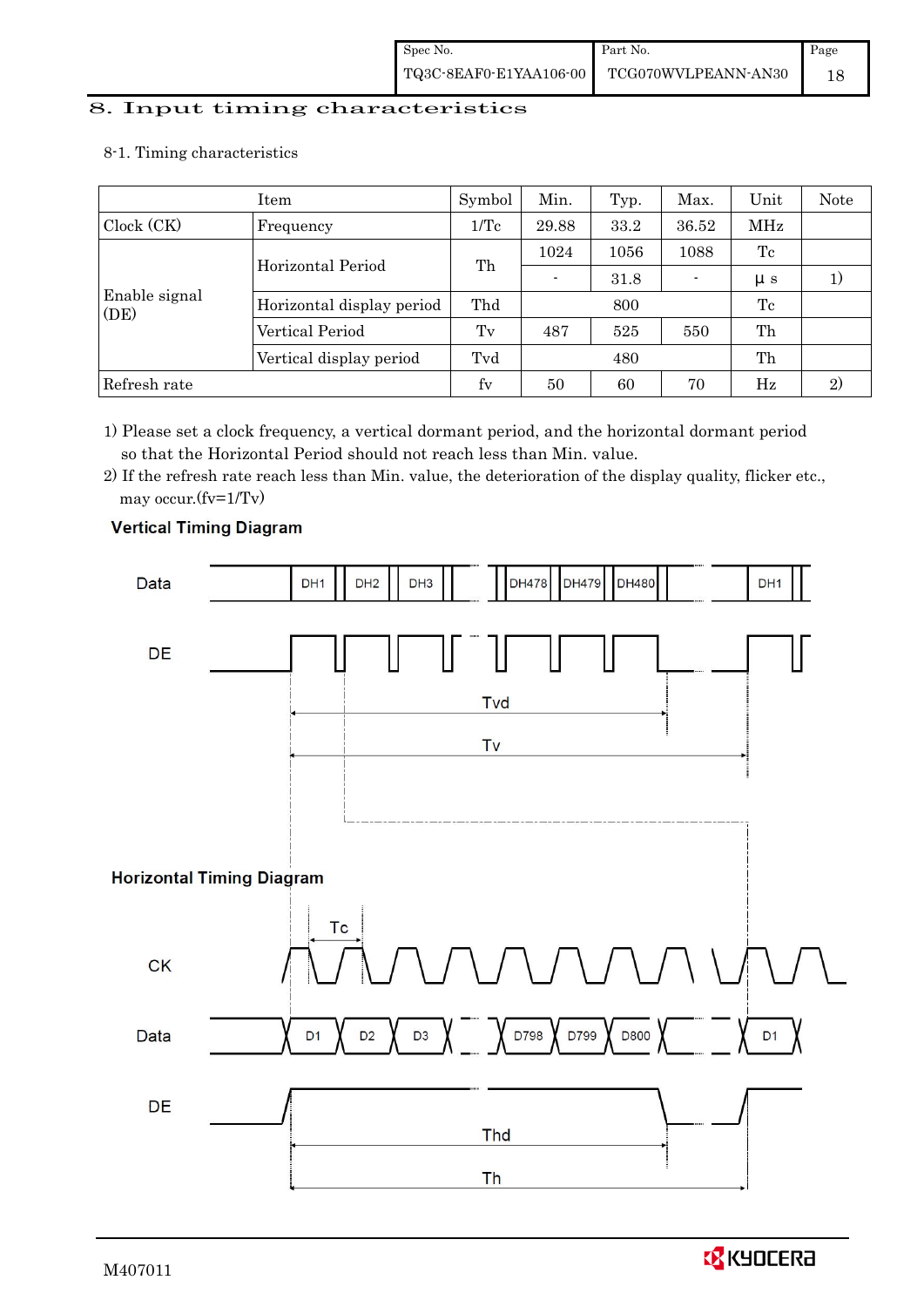| Spec No.               | Part No.            | Page |
|------------------------|---------------------|------|
| TQ3C-8EAF0-E1YAA106-00 | TCG070WVLPEANN-AN30 |      |

8-2. Input Data Signals and Display position on the screen

| D1, DH1<br>D1, DH2            | D2, DH1<br>D2, DH2 | D3, DH1<br>D3, DH2 |                       | D800, DH1 |
|-------------------------------|--------------------|--------------------|-----------------------|-----------|
|                               |                    |                    |                       |           |
|                               |                    |                    | $\mathbf R$<br>G<br>в |           |
|                               |                    |                    |                       |           |
|                               |                    |                    |                       |           |
| D1, DH480 D2, DH480 D3, DH480 |                    |                    |                       |           |

![](_page_21_Picture_3.jpeg)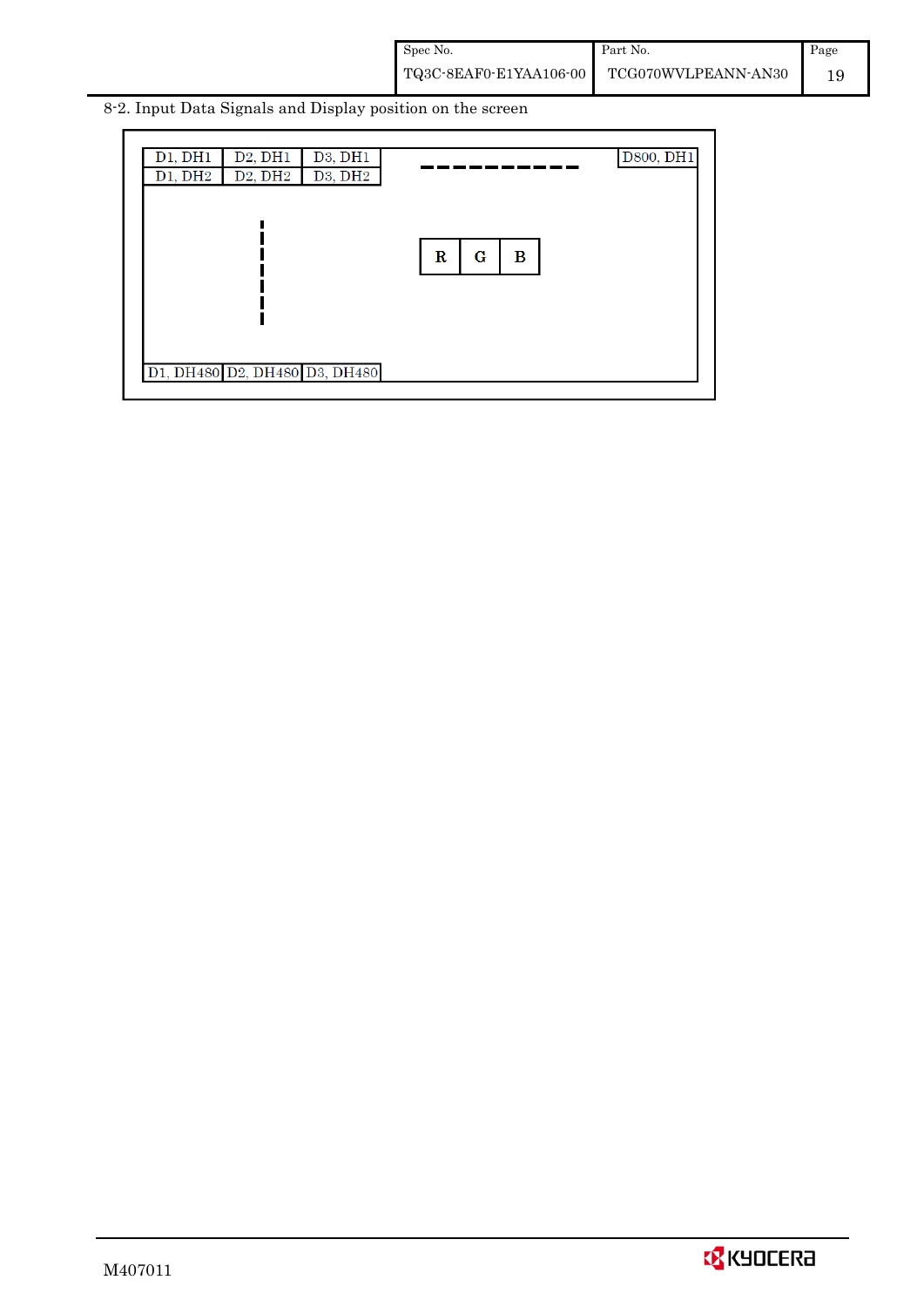## 9. Lot number identification

The lot number shall be indicated on the back of the backlight case of each LCD.

TCG070WVLPEANN-AN30 - □□ - □□ - □ MADE IN □□□□□ ↓ ↓ ↓ ↓ ↓  $12 \quad 3 \quad 4$  5

- No1. No5. above indicate
	- 1. Year code
		- 2. Month code
		- 3. Date
		- 4. Version Number
		- 5. Country of origin (Japan or China)

| Year | 2012 | 2013 | 2014 | 2015 | 2016 | 2017 |
|------|------|------|------|------|------|------|
| Code |      | ບ    |      |      |      |      |

| Month | Jan. | Feb. | Mar. | Apr. | May | Jun. |
|-------|------|------|------|------|-----|------|
| Code  |      |      |      |      |     |      |

| Month      | Jul. | Aug. | Sep. | Oct. | Nov. | Dec. |
|------------|------|------|------|------|------|------|
| $\rm Code$ |      |      |      | ∡⊾   |      |      |

### 10. Warranty

#### 10-1. Incoming inspection

Please inspect the LCD within one month after your receipt.

#### 10-2. Production warranty

 Kyocera warrants its LCD's for a period of 12 months from the ship date. Kyocera shall, by mutual agreement, replace or re-work defective LCD's that are shown to be Kyocera's responsibility.

![](_page_22_Picture_18.jpeg)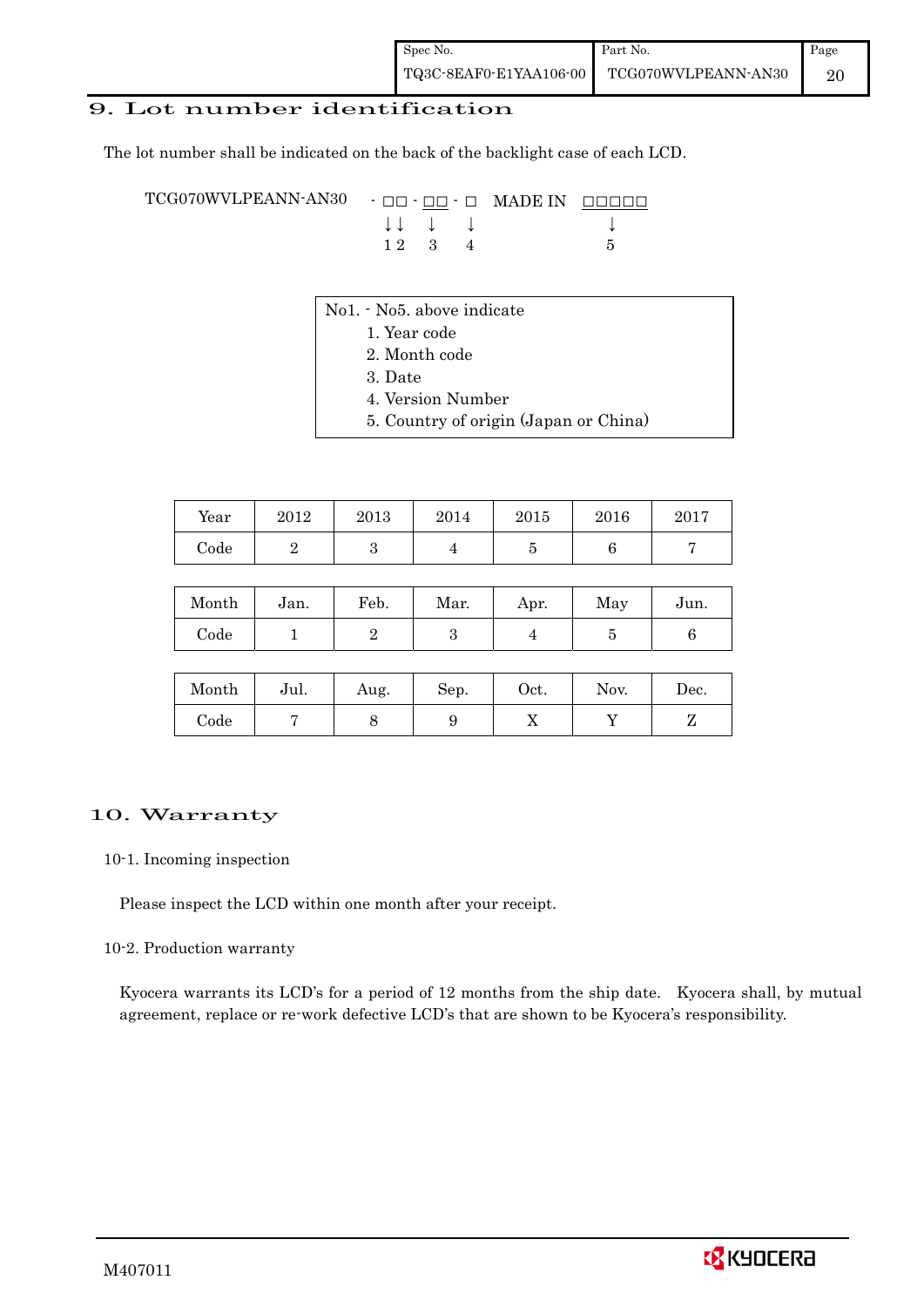### 11. Precautions for use

- 11-1. Installation of the LCD
- 1) A transparent protection plate shall be added to protect the LCD and its polarizer.
- 2) The LCD shall be installed so that there is no pressure on the LSI chips.
- 3) The LCD shall be installed flat, without twisting or bending.
- 4) A transparent protection sheet is attached to the polarizer. Please remove the protection film slowly before use, paying attention to static electricity.
- 5) Please design the housing window so that its edges are between the active area and the effective area of the LCD screen.

#### 11-2. Static electricity

- 1) Since CMOS ICs are mounted directly onto the LCD glass, protection from static electricity is required.
- 2) Workers should use body grounding. Operator should wear ground straps.

### 11-3. LCD operation

- 1) The LCD shall be operated within the limits specified. Operation at values outside of these limits may shorten life, and/or harm display images.
- 2) Please select the best display pattern based on your evaluation because flicker, lines or nonuniformity or unevenness can be visible depending on display patterns.

#### 11-4. Storage

- 1) The LCD shall be stored within the temperature and humidity limits specified. Store in a dark area, and protect the LCD from direct sunlight or fluorescent light.
- 2) Always store the LCD so that it is free from external pressure onto it.

### 11-5. Usage

- 1) DO NOT store in a high humidity environment for extended periods. Polarizer degradation bubbles, and/or peeling off of the polarizer may result.
- 2) The front polarizer is easily scratched or damaged. Prevent touching it with any hard material, and from being pushed or rubbed.
- 3) The LCD screen may be cleaned by wiping the screen surface with a soft cloth or cotton pad using a little Ethanol.
- 4) Water may cause damage or discoloration of the polarizer. Clean condensation or moisture from any source immediately.
- 5) Always keep the LCD free from condensation during testing. Condensation may permanently spot or stain the polarizer.
- 6) Do not disassemble LCD because it will result in damage.
- 7) This Kyocera LCD has been specifically designed for use in general electronic devices, but not for use in a special environment such as usage in an active gas. Hence, when the LCD is supposed to be used in a special environment, evaluate the LCD thoroughly beforehand and do not expose the LCD to chemicals such as an active gas.
- 8) Please do not use solid-base image pattern for long hours because a temporary afterimage may appear. We recommend using screen saver etc. in cases where a solid-base image pattern must be used.
- 9) Liquid crystal may leak when the LCD is broken. Be careful not to let the fluid go into your eyes and mouth. In the case the fluid touches your body; rinse it off right away with water and soap.

![](_page_23_Picture_27.jpeg)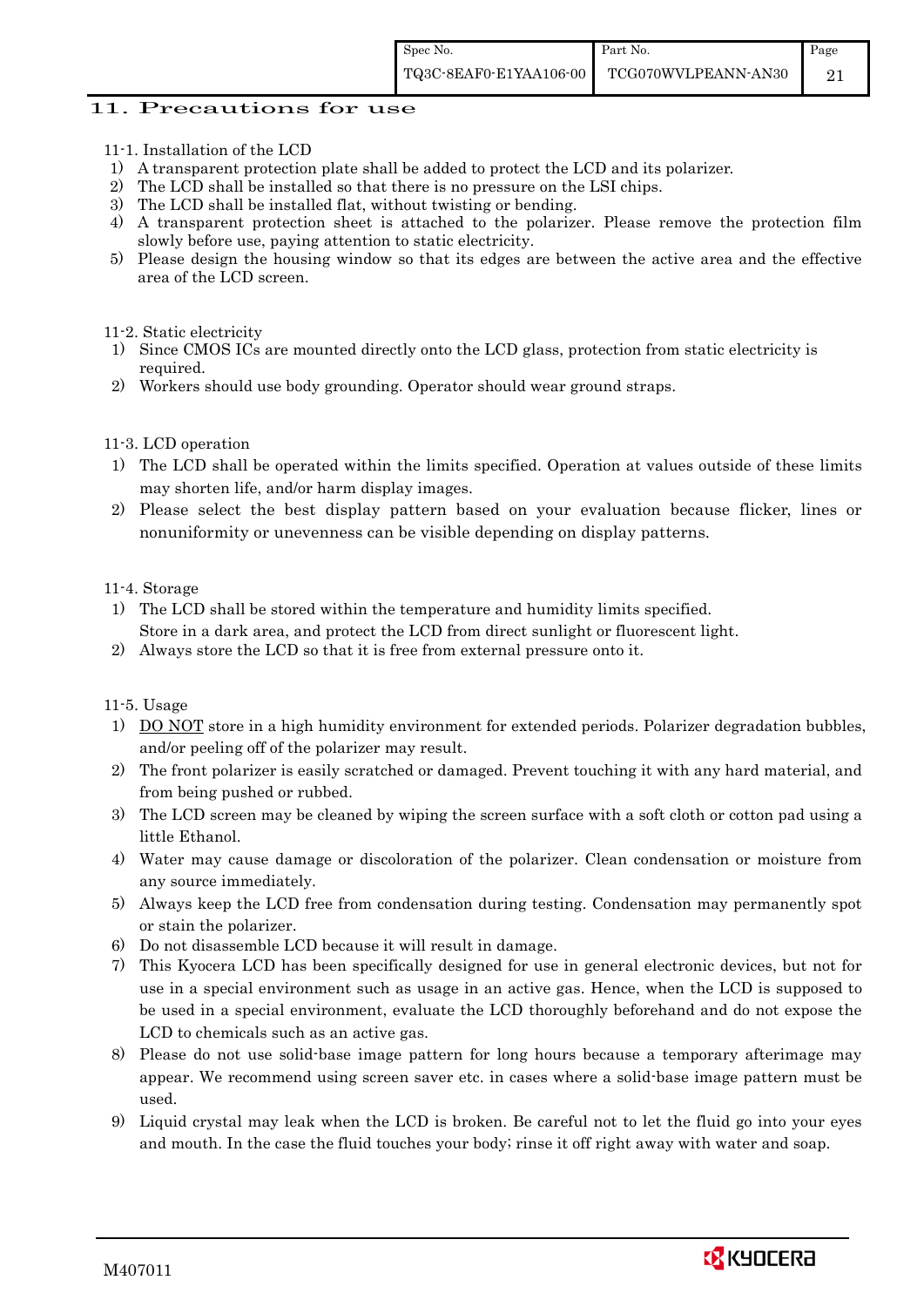## 12. Reliability test data

| Test item                            | Test condition                                                                                        | Test time |                                                            | Judgement                                                                  |
|--------------------------------------|-------------------------------------------------------------------------------------------------------|-----------|------------------------------------------------------------|----------------------------------------------------------------------------|
| High temp.<br>atmosphere             | $80^{\circ}$ C                                                                                        | 240h      | Display function<br>Display quality<br>Current consumption | $\therefore$ No defect<br>$\therefore$ No defect<br>$\therefore$ No defect |
| Low temp.<br>atmosphere              | $-30$ °C                                                                                              | 240h      | Display function<br>Display quality<br>Current consumption | $\therefore$ No defect<br>: No defect<br>$\therefore$ No defect            |
| High temp.<br>humidity<br>atmosphere | $40^{\circ}$ C 90% RH                                                                                 | 240h      | Display function<br>Display quality<br>Current consumption | : No defect<br>$\therefore$ No defect<br>$\therefore$ No defect            |
| Temp. cycle                          | $-30^{\circ}$ C<br>0.5 <sub>h</sub><br>0.5 <sub>h</sub><br>R.T.<br>$80^{\circ}$ C<br>0.5 <sub>h</sub> | 10cycles  | Display function<br>Display quality<br>Current consumption | $\therefore$ No defect<br>$\therefore$ No defect<br>$\therefore$ No defect |
| High temp.<br>operation              | $70^{\circ}$ C                                                                                        | 500h      | Display function<br>Display quality<br>Current consumption | : No defect<br>$\therefore$ No defect<br>$\therefore$ No defect            |

1) Each test item uses a test LCD only once. The tested LCD is not used in any other tests.

2) The LCD is tested in circumstances in which there is no condensation.

3) The reliability test is not an out-going inspection.

4) The result of the reliability test is for your reference purpose only. The reliability test is conducted only to examine the LCD's capability.

![](_page_24_Picture_7.jpeg)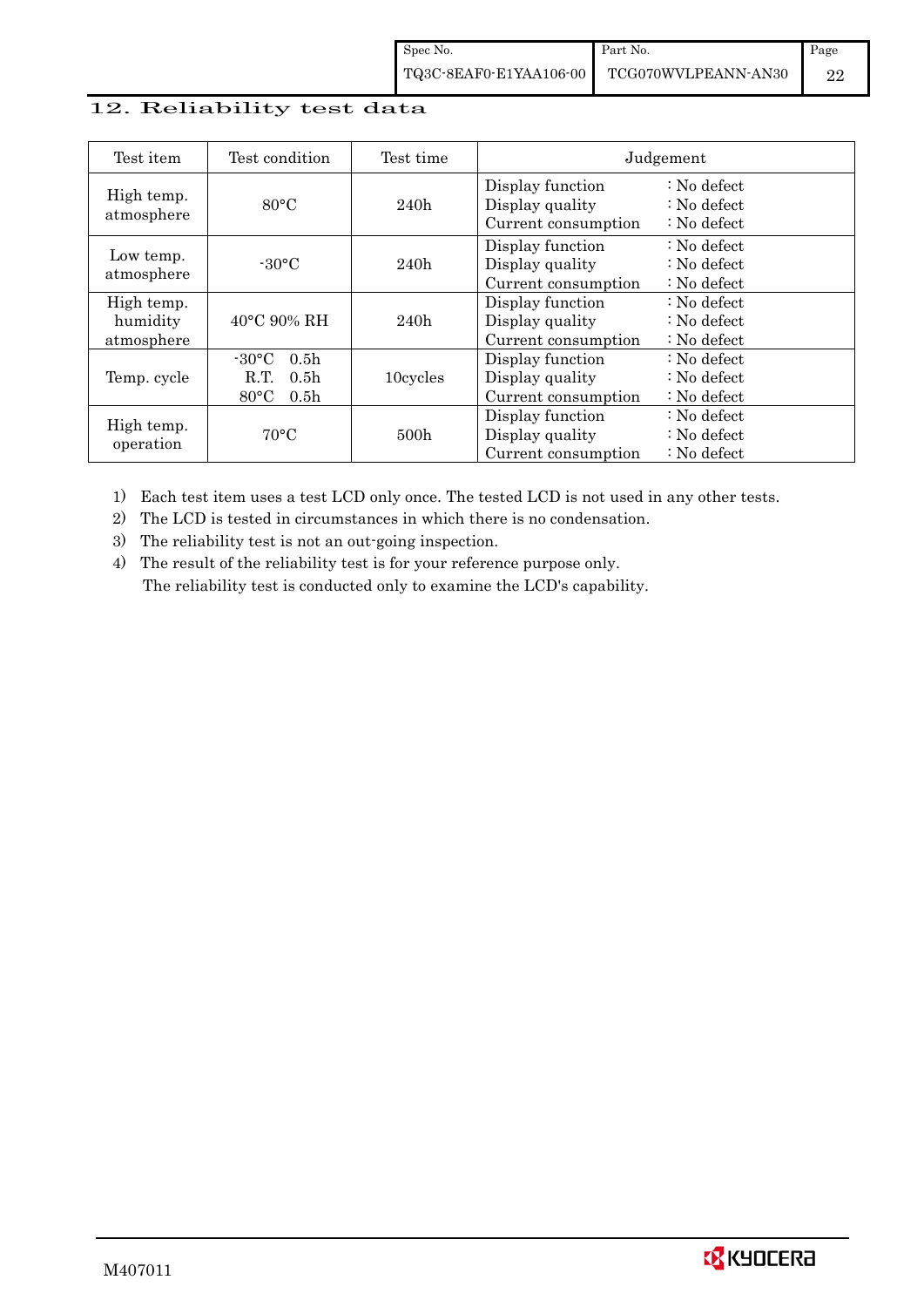![](_page_25_Figure_0.jpeg)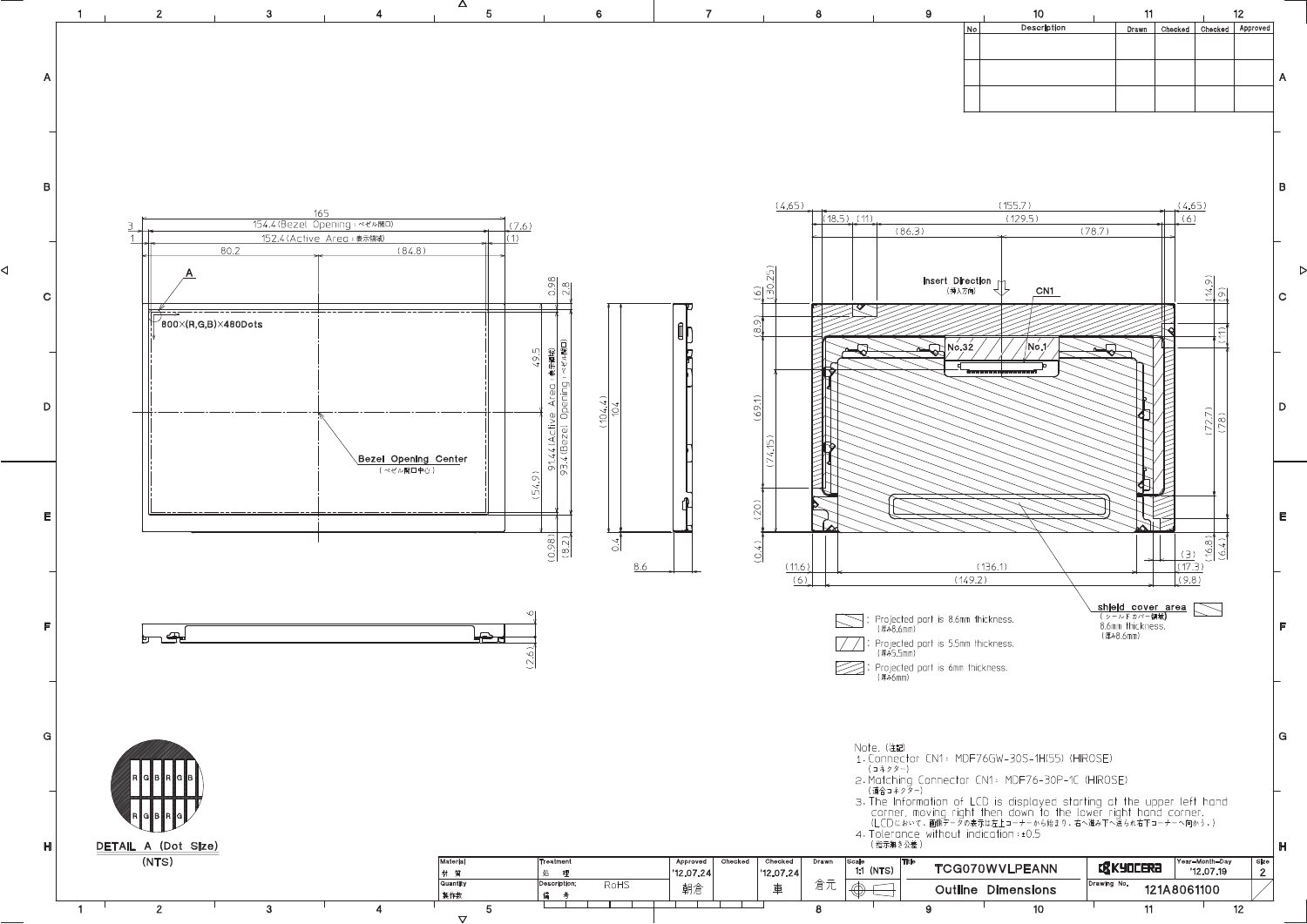|      | Spec No. TQ3C-8EAF0-E2YAA106-00 |
|------|---------------------------------|
| Date | January 7, 2013                 |

# KYOCERA INSPECTION STANDARD

# TYPE : TCG070WVLPEANN-AN30

## KYOCERA CORPORATION LCD DIVISION

| Original        |          | Designed by $:$ Engineering dept. | Confirmed by $:QA$ dept.      |         |                    |
|-----------------|----------|-----------------------------------|-------------------------------|---------|--------------------|
| Issue Date      | Prepared | Checked                           | Approved                      | Checked | Approved           |
| January 7, 2013 | K. Mori  |                                   | 4 Jamaraki M.FriiTani LHamaus |         | $\sqrt{4\pi}$<br>Ű |

![](_page_26_Picture_5.jpeg)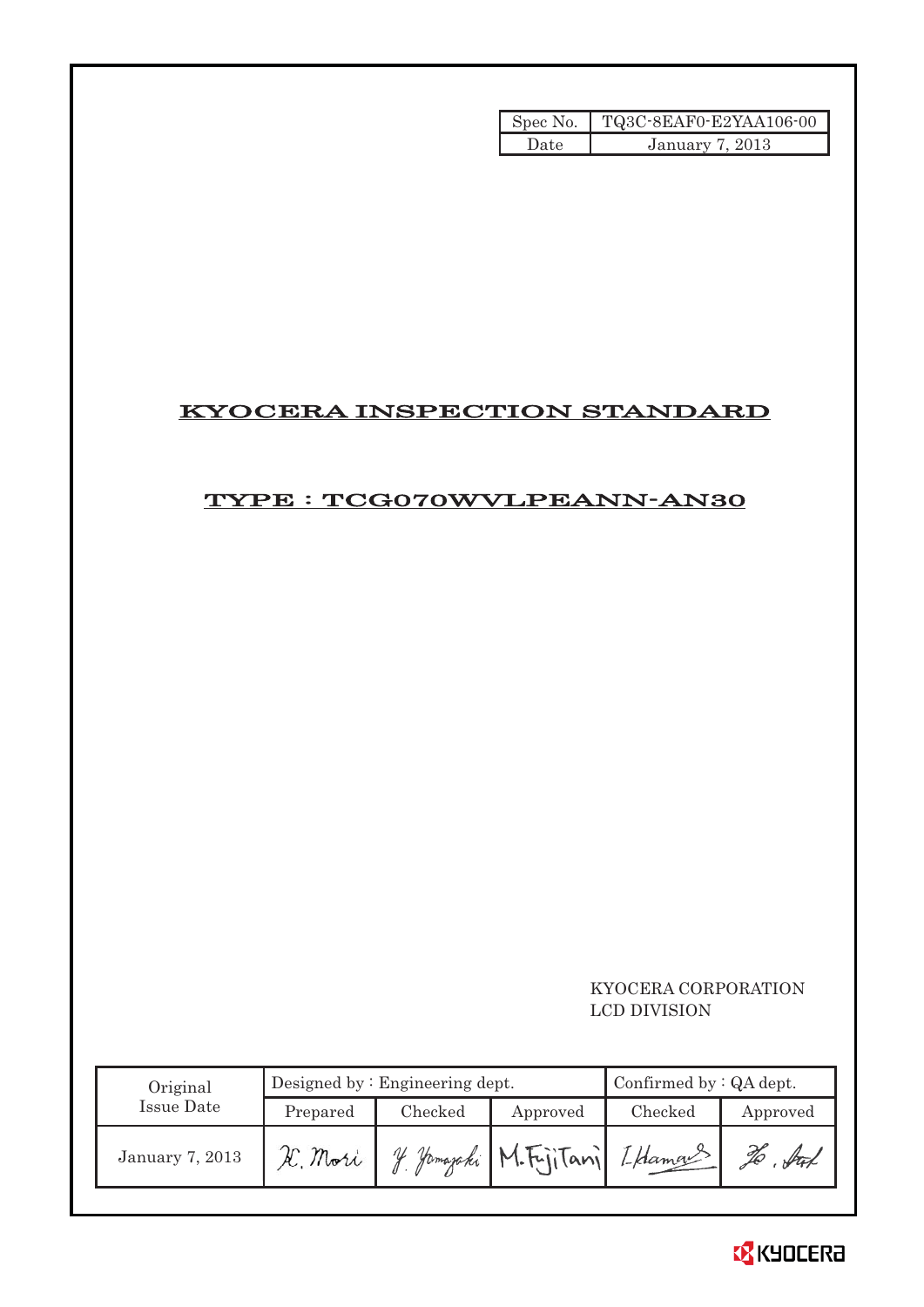| Spec No.               | Part No.            | Page |
|------------------------|---------------------|------|
| TQ3C-8EAF0-E2YAA106-00 | TCG070WVLPEANN-AN30 |      |

| Revision record |             |                                 |  |               |                        |               |                          |  |  |
|-----------------|-------------|---------------------------------|--|---------------|------------------------|---------------|--------------------------|--|--|
|                 |             | Designed by : Engineering dept. |  |               |                        |               | Confirmed by $:QA$ dept. |  |  |
| $\rm{Date}$     |             | Prepared                        |  | $\rm Checked$ | ${\Large\bf Approved}$ | $\rm Checked$ | Approved                 |  |  |
|                 |             |                                 |  |               |                        |               |                          |  |  |
|                 |             |                                 |  |               |                        |               |                          |  |  |
| Rev.No.         | $\rm{Date}$ | Page                            |  |               | Descriptions           |               |                          |  |  |
|                 |             |                                 |  |               |                        |               |                          |  |  |
|                 |             |                                 |  |               |                        |               |                          |  |  |
|                 |             |                                 |  |               |                        |               |                          |  |  |
|                 |             |                                 |  |               |                        |               |                          |  |  |
|                 |             |                                 |  |               |                        |               |                          |  |  |
|                 |             |                                 |  |               |                        |               |                          |  |  |
|                 |             |                                 |  |               |                        |               |                          |  |  |
|                 |             |                                 |  |               |                        |               |                          |  |  |
|                 |             |                                 |  |               |                        |               |                          |  |  |
|                 |             |                                 |  |               |                        |               |                          |  |  |
|                 |             |                                 |  |               |                        |               |                          |  |  |
|                 |             |                                 |  |               |                        |               |                          |  |  |
|                 |             |                                 |  |               |                        |               |                          |  |  |
|                 |             |                                 |  |               |                        |               |                          |  |  |
|                 |             |                                 |  |               |                        |               |                          |  |  |
|                 |             |                                 |  |               |                        |               |                          |  |  |
|                 |             |                                 |  |               |                        |               |                          |  |  |
|                 |             |                                 |  |               |                        |               |                          |  |  |
|                 |             |                                 |  |               |                        |               |                          |  |  |
|                 |             |                                 |  |               |                        |               |                          |  |  |
|                 |             |                                 |  |               |                        |               |                          |  |  |
|                 |             |                                 |  |               |                        |               |                          |  |  |
|                 |             |                                 |  |               |                        |               |                          |  |  |
|                 |             |                                 |  |               |                        |               |                          |  |  |
|                 |             |                                 |  |               |                        |               |                          |  |  |
|                 |             |                                 |  |               |                        |               |                          |  |  |
|                 |             |                                 |  |               |                        |               |                          |  |  |
|                 |             |                                 |  |               |                        |               |                          |  |  |
|                 |             |                                 |  |               |                        |               |                          |  |  |
|                 |             |                                 |  |               |                        |               |                          |  |  |
|                 |             |                                 |  |               |                        |               |                          |  |  |
|                 |             |                                 |  |               |                        |               |                          |  |  |
|                 |             |                                 |  |               |                        |               |                          |  |  |
|                 |             |                                 |  |               |                        |               |                          |  |  |
|                 |             |                                 |  |               |                        |               |                          |  |  |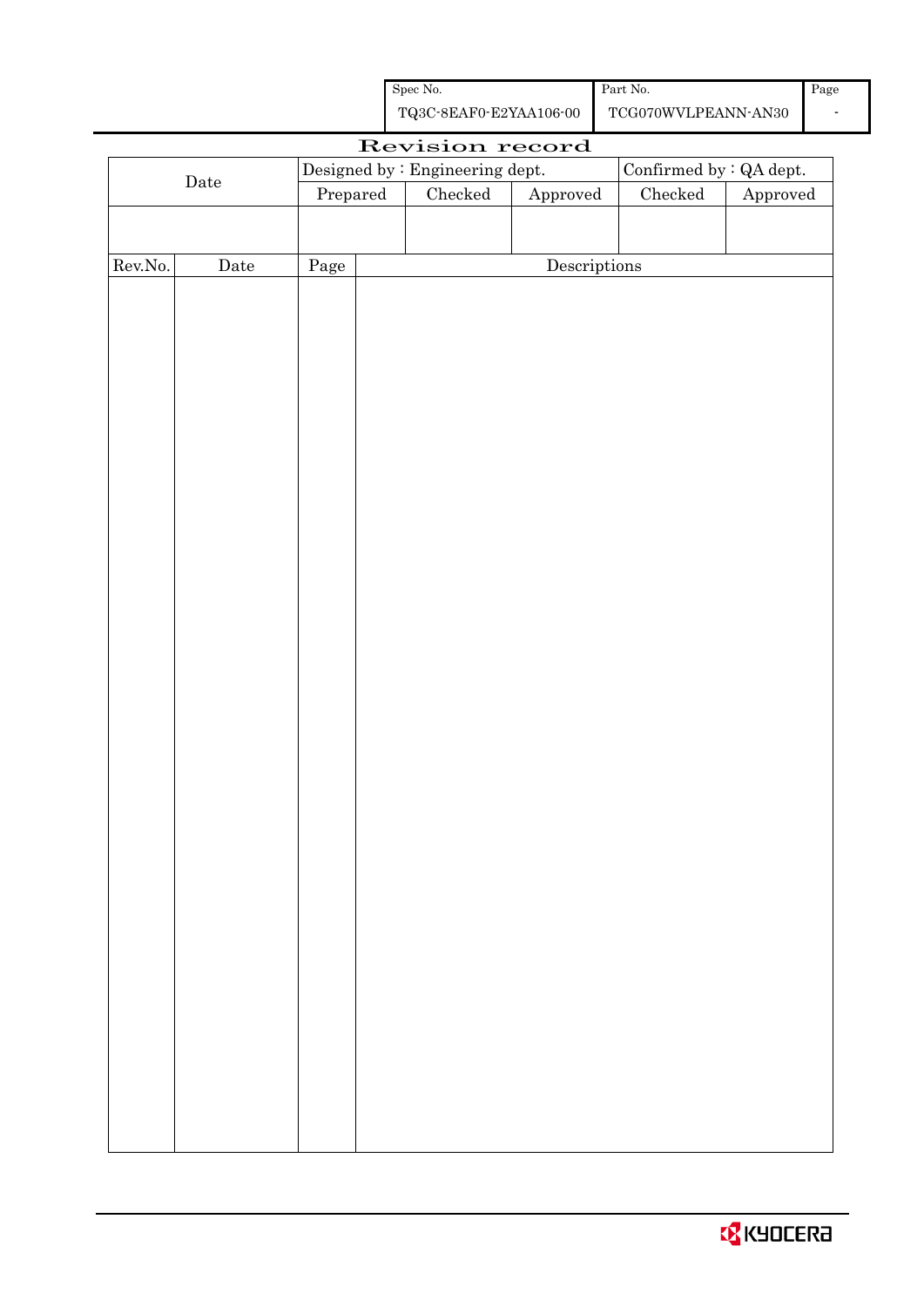Page 1

# Visuals specification

| 1) Note |
|---------|
|---------|

|                 | Note                                                                                                                                                                                  |                                                                                                                                                               |                                                                                                                  |  |  |  |  |  |
|-----------------|---------------------------------------------------------------------------------------------------------------------------------------------------------------------------------------|---------------------------------------------------------------------------------------------------------------------------------------------------------------|------------------------------------------------------------------------------------------------------------------|--|--|--|--|--|
| General         | 1.<br>Customer identified anomalies not defined within this inspection standard shall be<br>reviewed by Kyocera, and an additional standard shall be determined by mutual<br>consent. |                                                                                                                                                               |                                                                                                                  |  |  |  |  |  |
|                 | 2.                                                                                                                                                                                    | This inspection standard about the image quality shall be applied to any defect within<br>the active area and shall not be applicable to outside of the area. |                                                                                                                  |  |  |  |  |  |
|                 |                                                                                                                                                                                       |                                                                                                                                                               |                                                                                                                  |  |  |  |  |  |
|                 | Inspection conditions<br>3.                                                                                                                                                           |                                                                                                                                                               |                                                                                                                  |  |  |  |  |  |
|                 | Luminance                                                                                                                                                                             |                                                                                                                                                               | : 500 Lux min.                                                                                                   |  |  |  |  |  |
|                 |                                                                                                                                                                                       | Inspection distance                                                                                                                                           | $\div$ 300 mm.                                                                                                   |  |  |  |  |  |
|                 | Temperature                                                                                                                                                                           |                                                                                                                                                               | $: 25 + 5$                                                                                                       |  |  |  |  |  |
|                 | Direction                                                                                                                                                                             |                                                                                                                                                               | : Directly above                                                                                                 |  |  |  |  |  |
| Definition of   | Dot defect                                                                                                                                                                            | Bright dot defect                                                                                                                                             | The dot is constantly "on" when power applied to the                                                             |  |  |  |  |  |
| inspection item |                                                                                                                                                                                       |                                                                                                                                                               | LCD, even when all "Black" data sent to the screen.                                                              |  |  |  |  |  |
|                 |                                                                                                                                                                                       |                                                                                                                                                               | Inspection tool: 5% Transparency neutral density filter.<br>Count dot: If the dot is visible through the filter. |  |  |  |  |  |
|                 |                                                                                                                                                                                       |                                                                                                                                                               | Don't count dot: If the dot is not visible through the                                                           |  |  |  |  |  |
|                 |                                                                                                                                                                                       |                                                                                                                                                               | filter.                                                                                                          |  |  |  |  |  |
|                 |                                                                                                                                                                                       |                                                                                                                                                               | GBRGBRG<br>RGBR<br>GIBI<br>R<br>dot defect<br>RGBRGB<br>R                                                        |  |  |  |  |  |
|                 |                                                                                                                                                                                       | Black dot defect                                                                                                                                              | The dot is constantly "off" when power applied to the<br>LCD, even when all "White" data sent to the screen.     |  |  |  |  |  |
|                 |                                                                                                                                                                                       | ${\bf Adjacent\ dot}$                                                                                                                                         | Adjacent dot defect is defined as two or more bright dot                                                         |  |  |  |  |  |
|                 |                                                                                                                                                                                       |                                                                                                                                                               | defects or black dot defects.                                                                                    |  |  |  |  |  |
|                 |                                                                                                                                                                                       |                                                                                                                                                               | RGBRGBR<br>$RGBRGBRGB$<br>dot defect<br><b>BR</b><br>G<br>G<br>R<br>B<br>R<br>G                                  |  |  |  |  |  |
|                 | External                                                                                                                                                                              | Bubble, Scratch,                                                                                                                                              | Visible operating (all pixels "Black" or "White") and non                                                        |  |  |  |  |  |
|                 | inspection                                                                                                                                                                            | Foreign particle                                                                                                                                              | operating.                                                                                                       |  |  |  |  |  |
|                 |                                                                                                                                                                                       | (Polarizer, Cell,                                                                                                                                             |                                                                                                                  |  |  |  |  |  |
|                 |                                                                                                                                                                                       | Backlight)                                                                                                                                                    |                                                                                                                  |  |  |  |  |  |
|                 |                                                                                                                                                                                       | Appearance                                                                                                                                                    | Does not satisfy the value at the spec.                                                                          |  |  |  |  |  |
|                 |                                                                                                                                                                                       | inspection                                                                                                                                                    |                                                                                                                  |  |  |  |  |  |
|                 | Definition                                                                                                                                                                            | Definition of circle size<br>Definition of linear size                                                                                                        |                                                                                                                  |  |  |  |  |  |
|                 | of size                                                                                                                                                                               |                                                                                                                                                               |                                                                                                                  |  |  |  |  |  |
|                 |                                                                                                                                                                                       |                                                                                                                                                               | $)/2$                                                                                                            |  |  |  |  |  |

![](_page_28_Picture_6.jpeg)